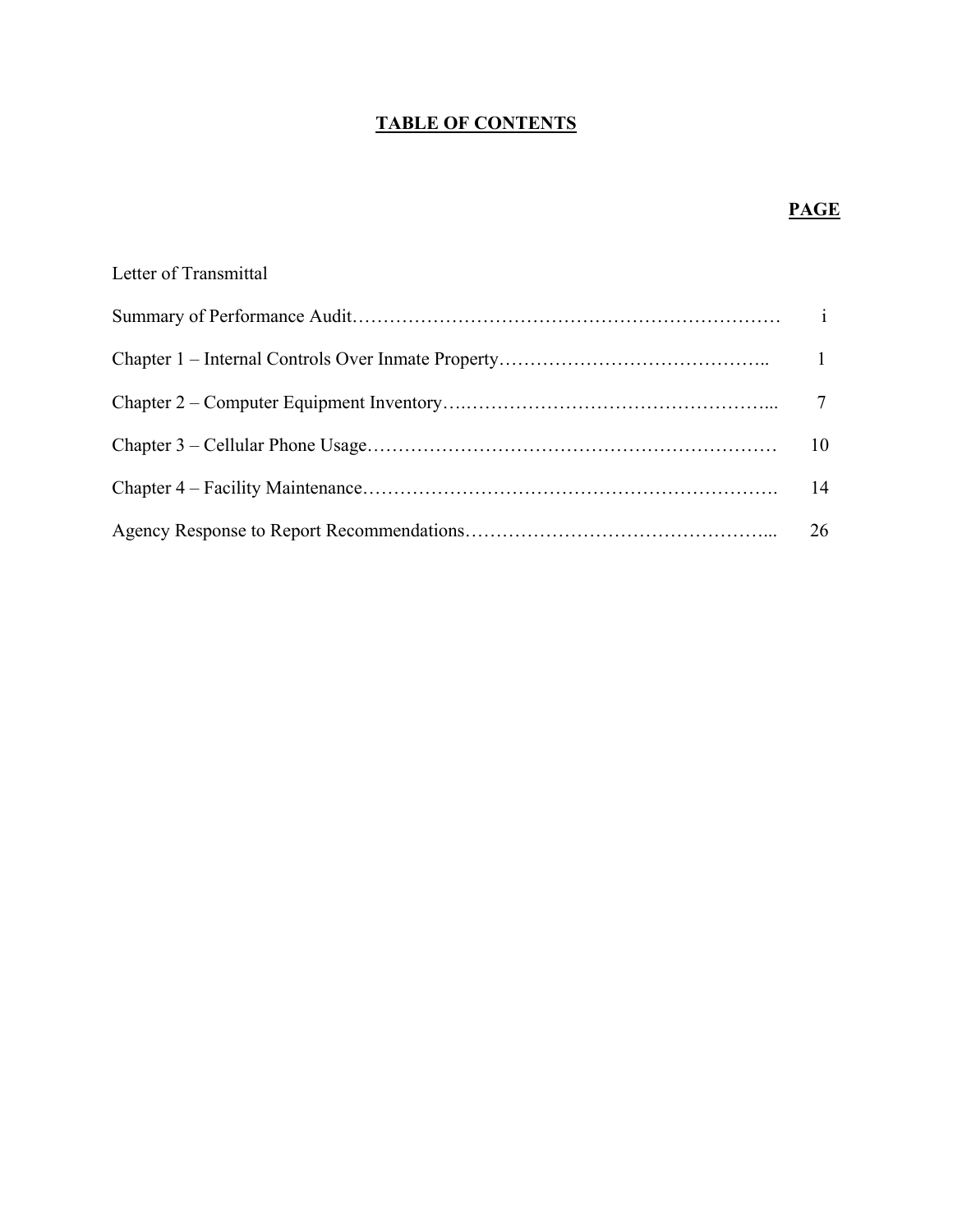## **DEPARTMENT OF CORRECTIONS**

#### **SUMMARY OF PERFORMANCE AUDIT**

#### **SEPTEMBER 2003**

 The Office of Audits and Investigations performed an audit of the Department of Corrections in accordance with the County Charter. Our audit included reviewing the internal controls over inmate monies and funds collected under the Home Detention Program. We reviewed controls over the Department's computer equipment. We reviewed the Department's use of cellular phones and the related costs, and reviewed the maintenance activities conducted at the facility. The major areas addressed in our report are:

#### Internal Controls Over Inmate Monies

- Home Detention Program monies should be collected from Drug Lab Unit twice weekly.
- Monthly reconciliations should be performed on the inmate holding account within 30 days of month's end.
- Numbers used in the inmate holding account reconciliation were incomplete and/or inaccurate.

#### Computer Equipment Inventory

- The Office of Information Technology and Communications should conduct an inventory of the Department's computer equipment and reconcile their inventory to the Department's records and investigate any variances.
- Computer equipment removed from the Department should be tracked and signed for.
- The Chief of the Facilities Services Section should periodically verify that equipment is returned to the facility.
- The Chief of the Facilities Services Section should ensure that staff sign for computer equipment that is easily converted to personal use.

#### Cellular Phone Usage

- An Administrative Procedure should be established regarding cellular phones used by County agencies and employees.
- The Department should evaluate cellular phone plans and consider changing plans that are more cost effective when applicable.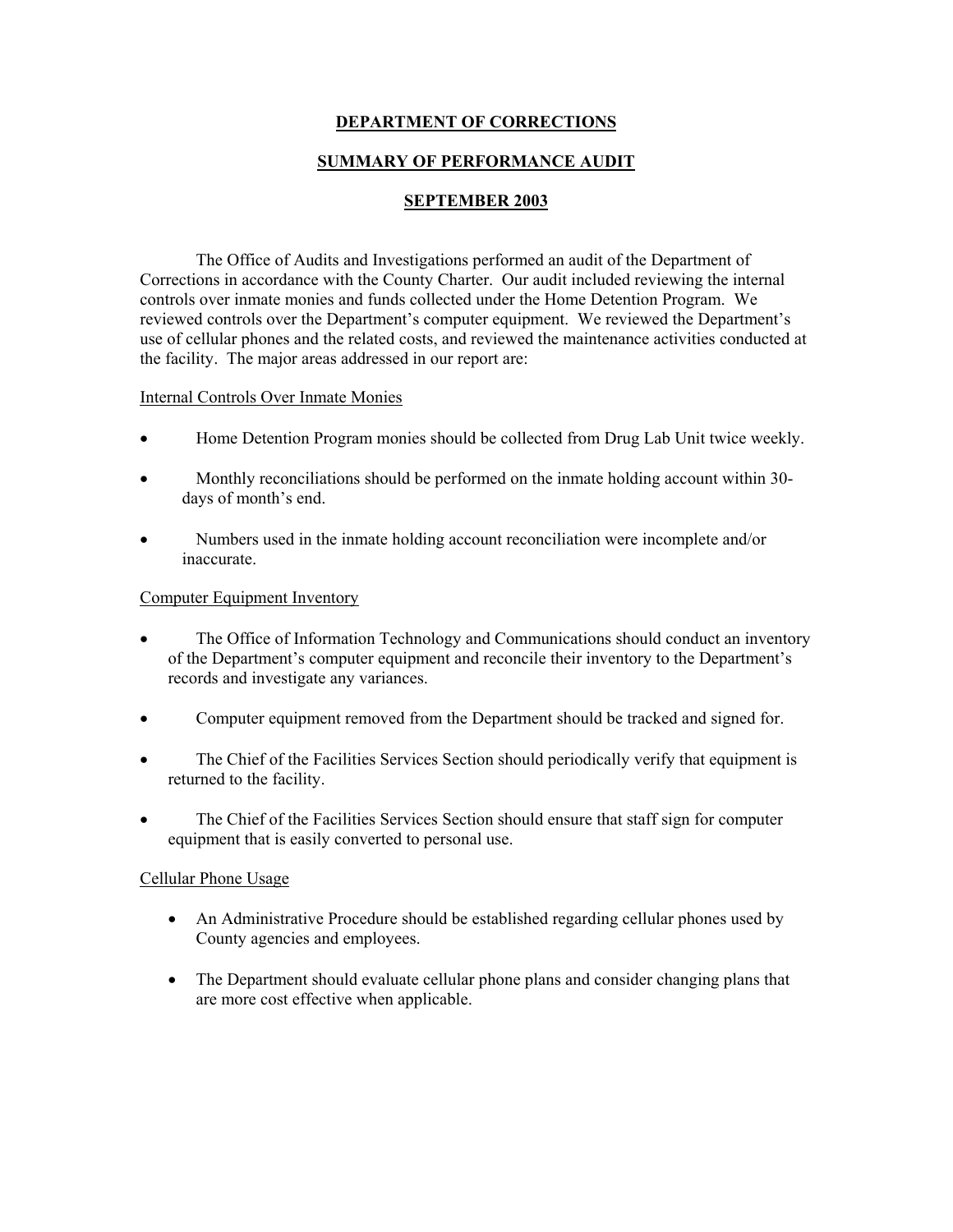## Facility Maintenance

- The maintenance supervisor should report to the Facilities Operations Management Division when contractors do not perform preventive maintenance and the head of the FOMD should take appropriate actions to ensure contractors comply with contracts.
- Contractors should document service tickets and invoices with information related to the piece of equipment serviced and the work performed.
- The maintenance supervisor should use the AssetWorks' system to track and monitor preventive maintenance and Work Requests.
- The head of the FOMD should improve the timeliness and accuracy of data being entered into AssetWorks'system.
- The FOMD should provide DOC with a report that reflects the status of DOC Work Requests.
- The maintenance supervisor should maintain records and repair data on all maintenance performed and enter data and information into the AssetWorks' system.
- The FOMD should re-evaluate and analyze the timeliness of repairs, the workload and man-hour requirements, and material and labor costs at DOC.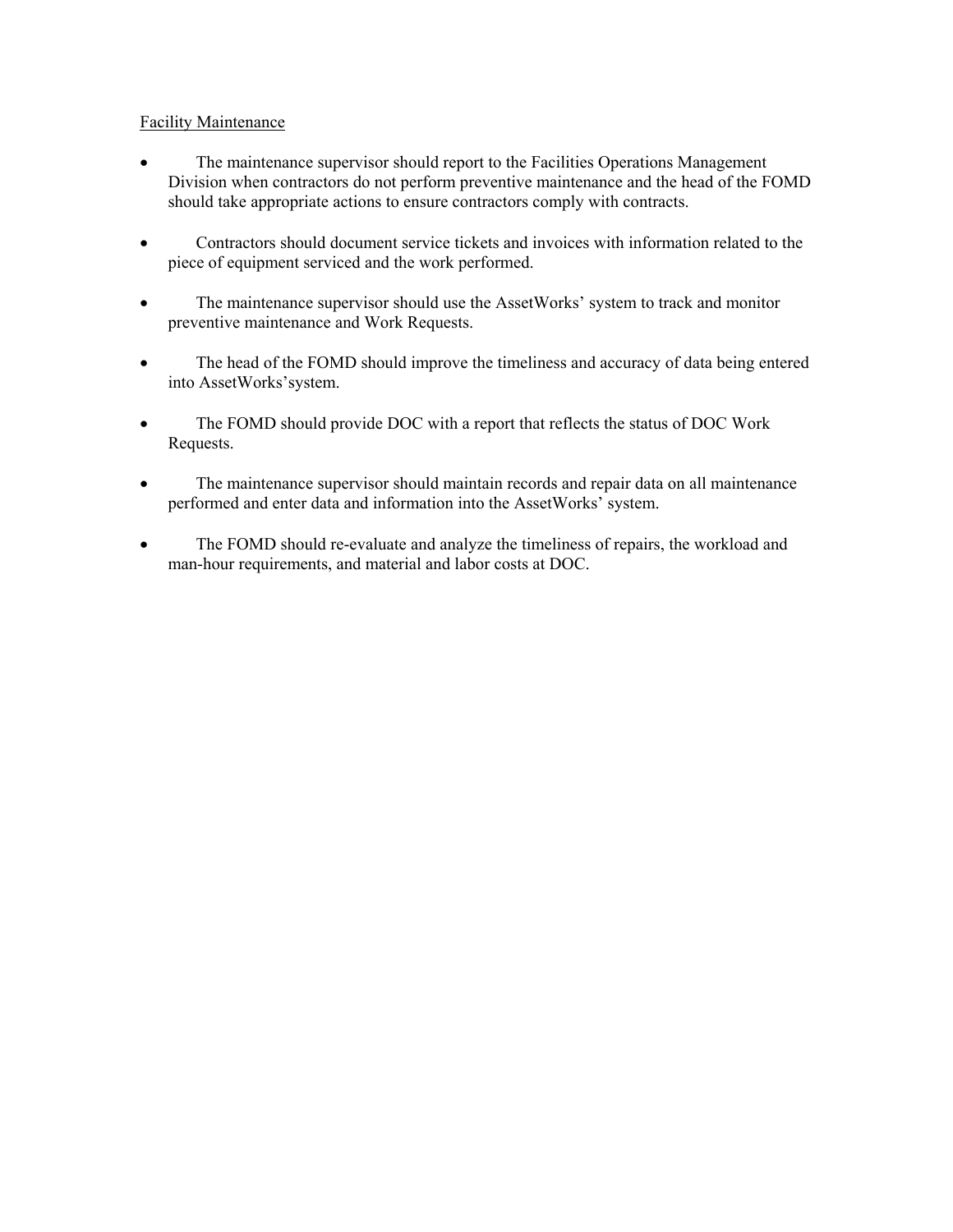#### **CHAPTER 1**

## **INTERNAL CONTROLS OVER INMATE PROPERTY**

#### INTRODUCTION AND SCOPE

An integral component in effectively managing an organization is its system of internal controls. Management is responsible for establishing and maintaining a system of internal accounting controls. The objectives of an internal control system are to provide management with reasonable, but not absolute, assurance that assets are safeguarded against loss from unauthorized use or disposition, and that transactions are executed in accordance with management's authorization and recorded properly.

The Department of Corrections (DOC) takes possession of inmate monies and personal property when inmates are processed into the system. The monies and property are verified, recorded and secured. The amount of monies received from inmates is recorded into a financial inmate holding account. The inmate can use the money from his/her account for commissary purchases, haircuts, sick calls, postage and other purchases. Each inmate receives his/her personal property and the monies remaining in the inmate holding account when he/she leaves the system. Each month the DOC Inmate Finance Office (IFO) should reconcile the DOC inmate holding account record to the County's inmate holding account financial records to ensure the account balances.

The DOC also receives monies from inmates who are under the Home Detention Program (HDP). The inmates must pay a specific fee based on his/her employment wages on a weekly or bi-weekly basis. The fees are collected, recorded and deposited by various DOC units.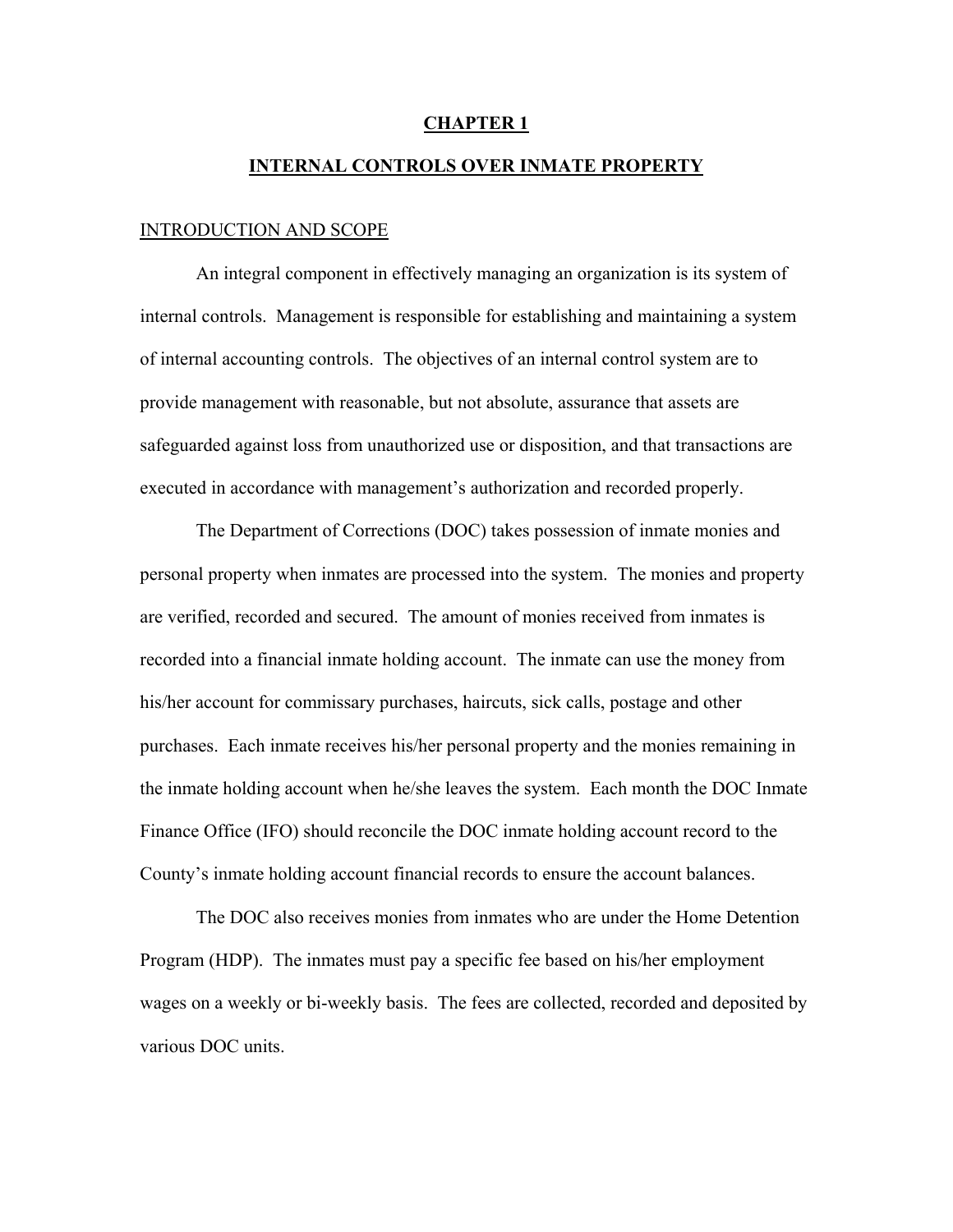During our audit, we reviewed the adequacy of the processing steps for handling inmate monies and personal property when inmates are processed into the DOC system. We reviewed the inmate holding account reconciliation process for adequacy. We also reviewed the adequacy of the processing steps for handling monies received under the HDP.

#### FINDINGS, COMMENTS AND RECOMMENDATIONS

#### Inmate Holding Account Reconciliation

 During our audit, we found that the process for handling inmate monies and personal property when inmates are processed in and out of the DOC system appeared adequate. The DOC inmate holding account record is to be reconciled on a monthly basis to ensure that the account agrees with the County's financial system records for inmate funds.

 During our review of the reconciliation process, we learned that the IFO performed 22 of 42 reconciliations during the period of May 1999 through October 2002. The reconciliations reflected a difference between the account records that ranged from a positive \$6,832.34 to a negative \$4,871.92. During calendar year 2002, only three reconciliations had been completed. According to IFO staff, the reconciliations were not completed due to the IFO Inmate Daily Balance report not being generated timely due to understaffing. We also learned that no one outside the IFO reviews the reconciliations for monitoring purposes. Additionally, reconciliations were done manually without the aid of an automated spreadsheet to eliminate mathematical errors. During our review of the 22 completed reconciliations, we noted that one was mathematically incorrect.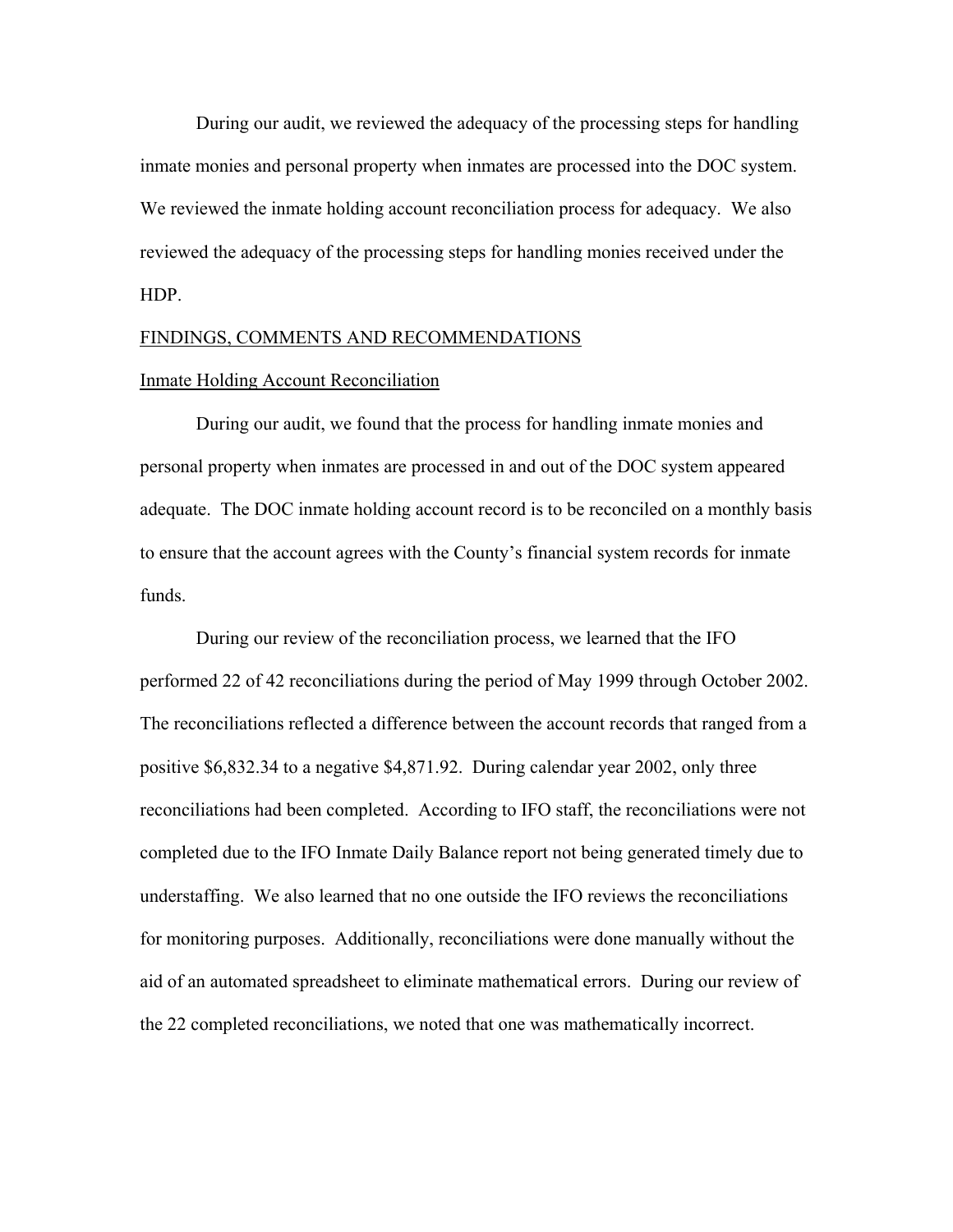We also note that in past audit reports related to the DOC, we found large differences in the reconciliations and recommended that the cause of the differences be determined, that the difference be written off, and the DOC start the next reconciliation with an adjusted, accurate balance.

 To ensure that reconciliations are conducted properly, timely, and accurately, we recommend:

- **1. The supervisor of the Inmate Finance Office develop an automated spreadsheet to use when reconciling the inmate holding account.**
- **2. The supervisor of the Inmate Finance Office conduct monthly reconciliations of the inmate holding account within 30-days of months end.**
- **3. The supervisor of the Inmate Finance Office forward each month's reconciliation to the Fiscal Services Section Chief who should review the reconciliations to ensure that the reconciliations are complete and accurate. The Chief should investigate any differences noted in the account balance and take the appropriate follow-up steps.**

During our audit, we conducted our own reconciliation of the July 2002 inmate

holding account (the last reconciliation completed by the IFO) in an attempt to determine

the causes for the differences. The reconciliation conducted by the IFO reflected a

difference of \$3,524.44. Our reconciliation reflected a difference of \$1,977.01.

We found that the numbers used in the reconciliation process were incomplete

and/or inaccurate. Numbers used were not based on month-end figures, did not include

specific payments, were not deducted as necessary, or did not match when used in both

accounts. To ensure that accurate data is used in the reconciliation, we recommend:

**4. The supervisor of the Inmate Finance Office, when reconciling the inmate holding account, should use end of the month figures, ensure that applicable numbers match when used in both accounts, include all receipts and payments applicable to the accounts, and use figures based on monthly activity (versus quarterly).**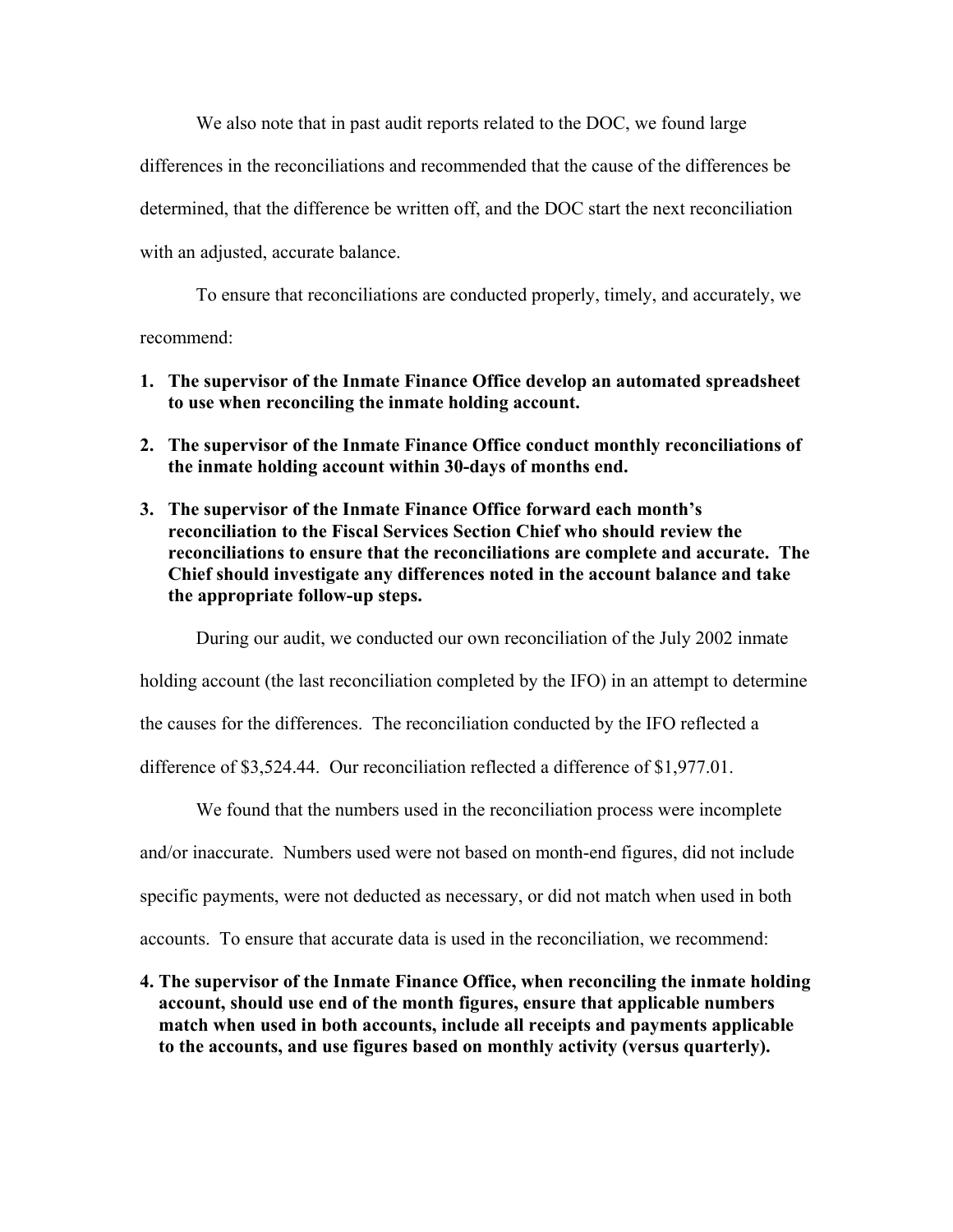Once the above recommendations have been implemented and reconciliations are completed on a more accurate and consistent basis, we recommend:

## **5. The supervisor of the Inmate Finance Office determine the difference in the inmate holding account reconciliation, and request through appropriate channels within the DOC that the difference be written off so that the next reconciliation is started with an accurate balance.**

#### Home Detention Program Monies

 Under the Home Detention Program, inmates must pay a specific fee by money order based on his/her employment wages on a weekly or bi-weekly basis. The fee is paid at the Drug Lab Unit (DLU). Each individual is provided a receipt copy for their payment.

 Monitoring Services Unit (MSU) staff pick up the original receipts along with the payments once a week. The payments are then recorded in a manual log. The MSU retains a copy of each money order and a copy of the original receipt and files them in a payment file. The original receipt and payment is then forwarded to the IFO.

The IFO records payments on a County Agency/Activity Collection/Transmittal Report (Transmittal Form) and forwards the Transmittal Form and the payments to the County's Treasury Division. The IFO maintains the original receipt and a copy of the Transmittal Form. Once the payments are transmitted, the yellow copy of the Transmittal Form is attached to the IFO copy. The IFO maintains two automated records – one recording weekly payments by inmate and one by inmate total.

During our audit, we reviewed the steps for processing the Home Detention Program payments. We found that the DLU keeps no log or record of the payments. A log should be maintained to track payments and used as a record to ensure that all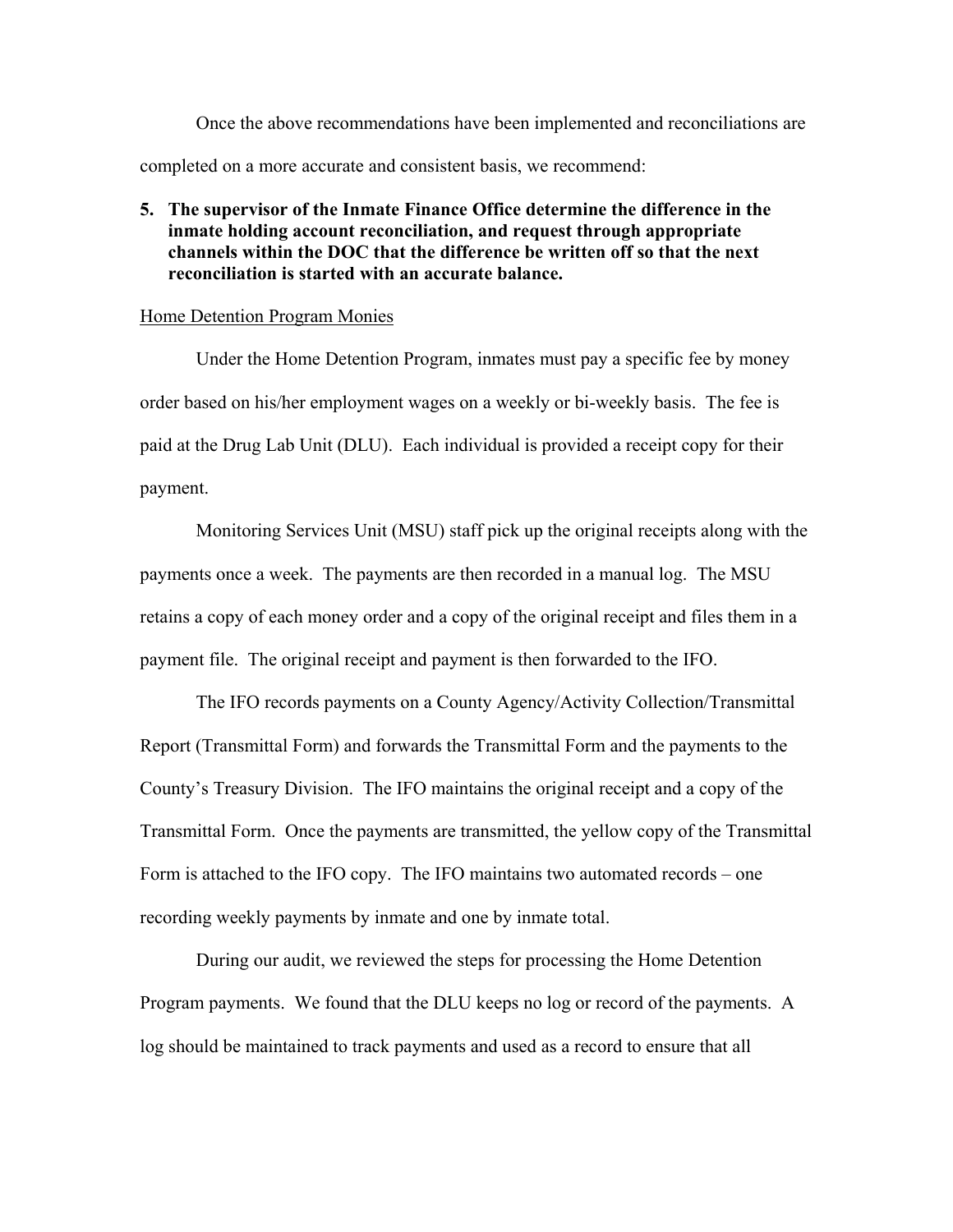payments were properly recorded to each inmate's payment history and transmitted to the

Treasury Division. We recommend:

**6. The Chief of the Population Management Division have the Drug Lab Unit maintain a log on Home Detention Program payments. When the Monitoring Services Unit staff pick-up the payments, they should sign the log for the payments and obtain a copy of the log. The original copy of the log should be maintained by the Drug Lab Unit. A new log sheet should be started by the Drug Lab Unit for the next set of payments. The Monitoring Services Unit should maintain a copy of the log for their records and forward a copy of the log with the payments to the Inmate Finance Office.** 

We found that the receipts used by the DLU are not pre-numbered and only

provide one carbon copy. The DLU does not maintain a copy of the receipt for their

records. The DLU should maintain a copy of the payments for tracking and monitoring

purposes to ensure that all payments are deposited and entered into the proper records. A

triplicate carbon copy receipt book could be used to record payments so that a copy could

be provided to the DLU, the inmate, the MSU and the IFO. The receipts should also be

pre-numbered for tracking and monitoring purposes. We recommend:

## **7. The Chief of the Population Management Division purchase a pre-numbered receipt booklet for the Drug Lab Unit that provides triplicate carbon copies. The carbon copies should be distributed as discussed under our findings.**

We found that payments are only picked up by the MSU weekly. Based on our

review of the Transmittal Forms and Home Detention Program records, the DLU

generally collects more than \$100 a day. We recommend:

## **8. The Chief of the Population Management Division require the Monitoring Services Unit to pick up payments from the Drug Lab Unit twice a week and more often if deemed necessary based on the amount collected.**

We found that the MSU maintains a manual log of inmate payments, which is duplicative since the IFO keeps an automated record of all payments. The IFO can provide a copy of the records to the MSU. Also, the copy of the log to be maintained by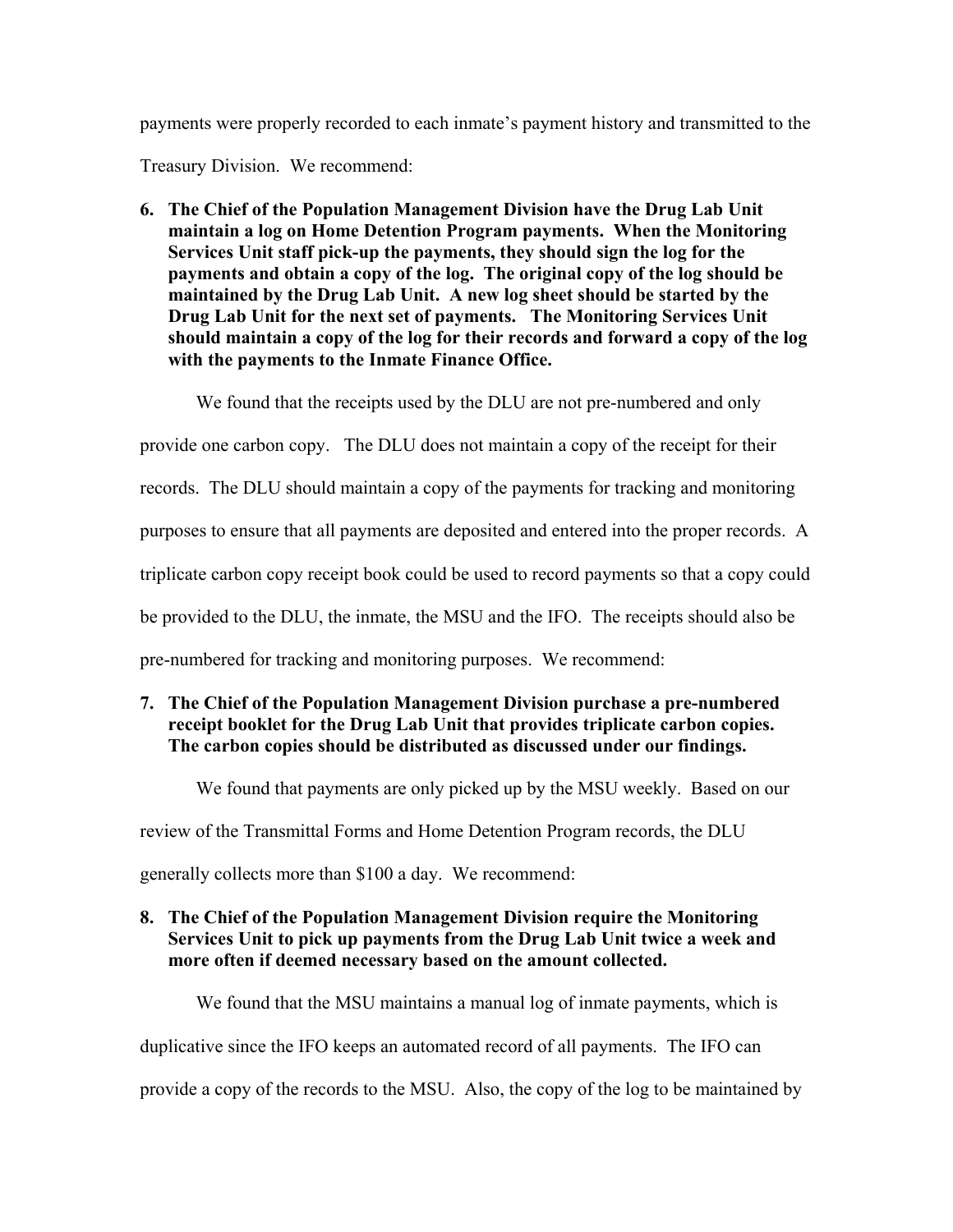the DLU can be used by the MSU as a record of payments. The MSU can compare the log to the IFO records to ensure that all payments were properly recorded. We also reviewed the IFO automated records of inmate payments and found that some payments were not recorded. We found that seven of 25 payments were not listed in the record, but were recorded on the Transmittal Form and forwarded to the Treasury Division. We recommend:

**9. The Chief of the Population Management Division have the Monitoring Services Unit eliminate the manual log of Home Detention Program payments. The Chief request that the Inmate Finance Office forward the Monitoring Services Unit a copy of the automated record to be used by the Monitoring Services Unit as a record of payments. Also, the Chief require the Monitoring Services Unit to compare the Drug Lab Unit log to the Inmate Finance Office record to ensure that all payments were properly recorded.**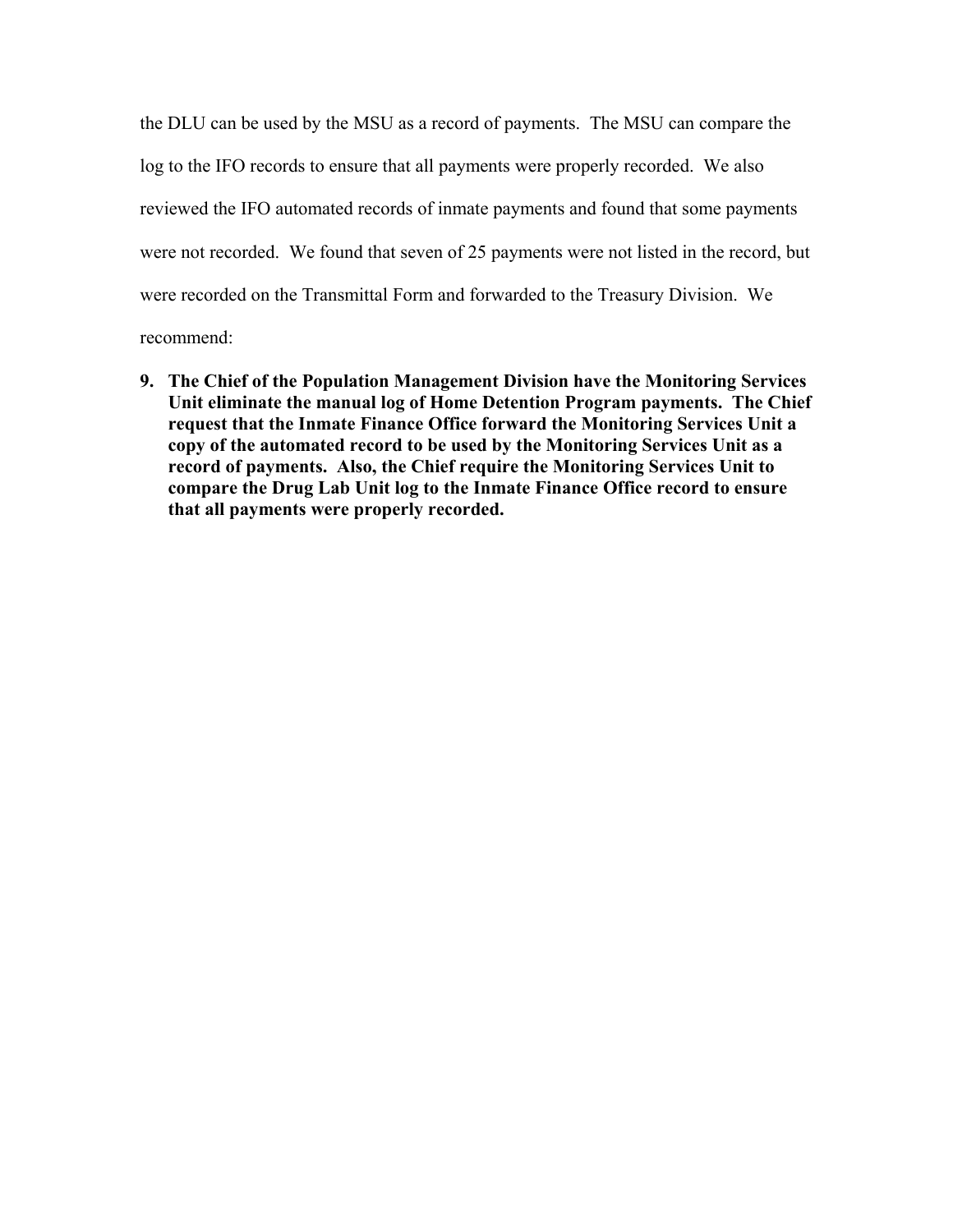# **CHAPTER 2**

## **COMPUTER EQUIPMENT INVENTORY**

#### INTRODUCTION AND SCOPE

 The Department of Corrections (DOC) uses a variety of computer equipment to conduct it's daily activities and functions. According to DOC Procedure 2.2, titled Inventory Control & Supply Distribution (hereafter called Procedure), the Department will establish a system to ensure accountability for timely procurement, orderly issue and proper control of supplies, equipment and furnishings used by staff and inmates. The Procedure stipulates how to track and monitor fixed assets and sensitive equipment. The Department also conducts inventories of computer equipment biannually. The County's Office of Information Technology and Communications (OITC) is also responsible for maintaining an accurate inventory of County computer equipment.

 During our audit, we conducted a sample inventory of DOC computer equipment to ensure items were on hand and properly documented. We also compared the OITC computer inventory to the DOC inventory to determine if they matched and reviewed the DOC inventory procedures for adequacy and compliance.

#### FINDINGS, COMMENTS AND RECOMMENDATIONS

 During our audit, we conducted a sample inventory of 23 pieces of computer equipment and located each item. Additionally, from our comparison of the OITC inventory to the DOC inventory, we found that numerous items (approximately 148) listed on the OITC inventory were not on the DOC inventory list. DOC staff informed us that some of these items are obsolete equipment that the DOC turned in or disposed of.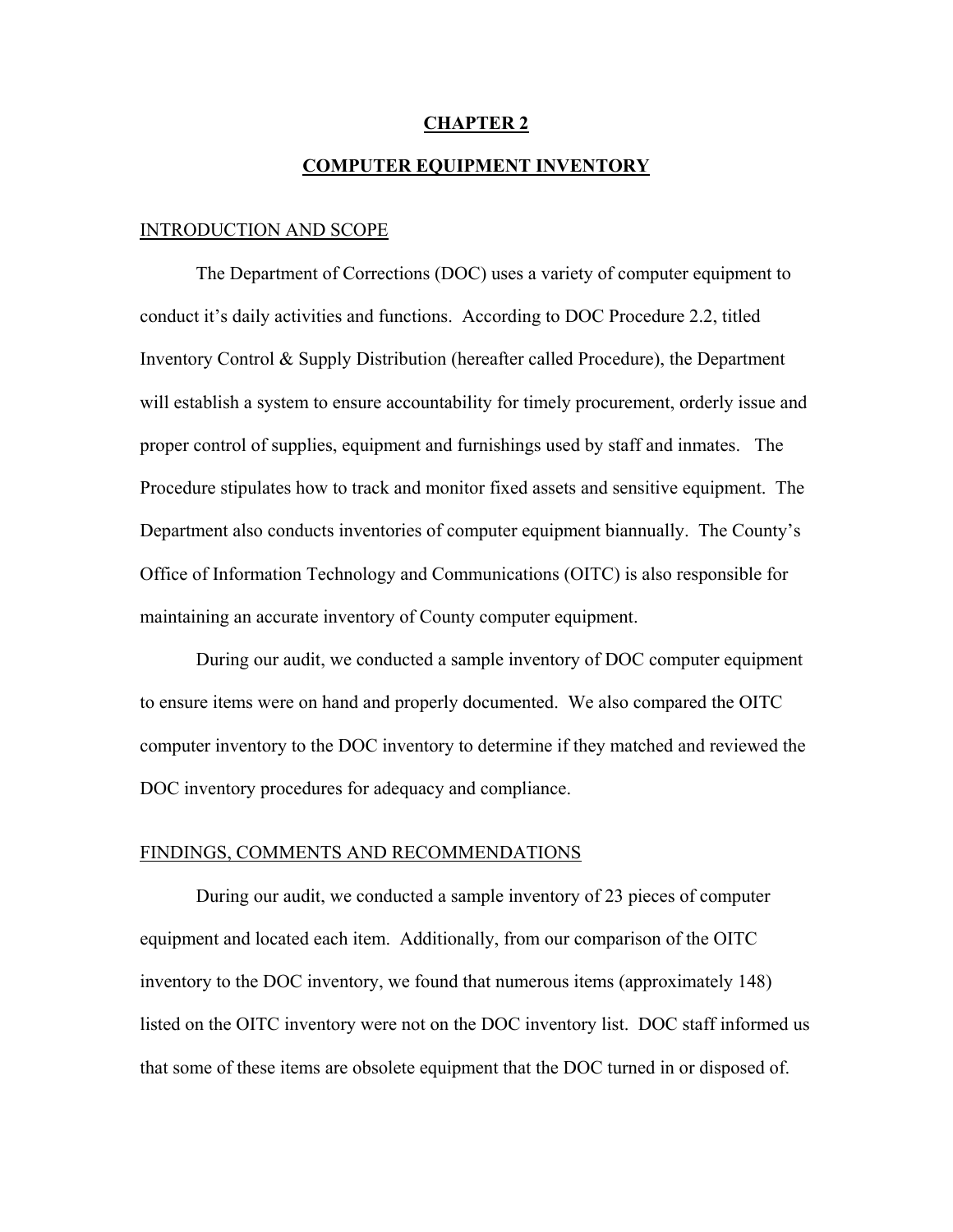DOC staff stated they have requested the OITC to conduct a simultaneous inventory of computer equipment with the DOC so that they have matching and accurate inventories. We recommend<sup>.</sup>

**1. The Director of the Office of Information Technology and Communications conduct an inventory on the Department of Corrections' computer equipment. The completed inventory should be reconciled with the DOC inventory. Any variances between the inventories should be investigated and the inventory lists updated.** 

 All computer equipment brought into the facility is tagged with a DOC number and entered into the inventory records for tracking purposes. The DOC Procedure states that Division Chiefs should ensure persons removing item(s) from the facility sign for the item(s). A copy of the receipt is to be given to the person to present to security before the item(s) are removed from the facility. The Facilities Services Section is to be contacted for instructions when items are to be repaired or disposed of. These types of items are to be processed through the loading dock area and released through the Facilities Services Section.

During our audit, we reviewed and discussed with the DOC staff the procedural steps used to maintain, track and monitor the DOC computer equipment. We found that the procedural steps appear to be adequate except for the following areas:

- The DOC does not keep a log/record of computer equipment removed from the facility.
- DOC staff who take computer equipment out of the facility for work related business do not sign for the equipment, although items are checked by security at the reception area.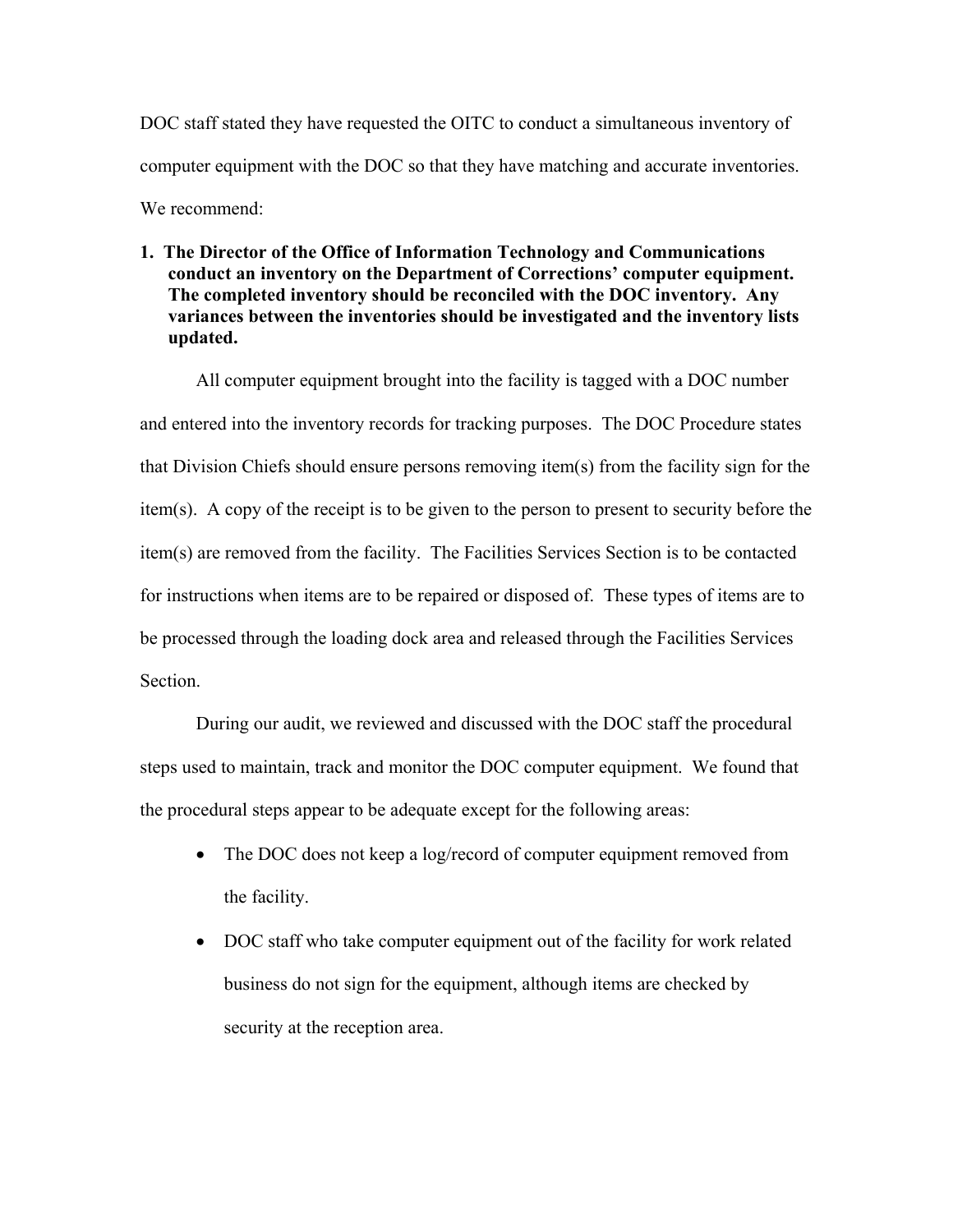- The information technology vendor and OITC staff do not sign for computer equipment when it is removed from the facility.
- Computer equipment (such as CPUs and terminals) is being taken out through the security reception area by OITC staff or by the information technology vendor versus through the loading dock area.

 We also found that the Procedure requires Division Chiefs to sign for equipment upon receipt, however, this is not being complied with. Individuals assigned computer

equipment (such as laptops) are not required to sign for the equipment, however, the

Procedure states that an inventory will be kept on items assigned to individuals.

To ensure that computer equipment is properly tracked and monitored, and that

DOC sensitive computer data is protected, we recommend:

- **2. The Chief of the Facilities Services Section make use of tracking receipts to be provided to all persons who remove computer equipment from the facility. All receipts should be signed by the Chief, or his designee, or by the Manager of the Information Services Unit, authorizing the removal of the computer equipment. When a person leaves the facility, a copy of the receipt should be given to security or the Facilities Services Section staff. The other copy of the receipt should be forwarded to the Facilities Services Section for tracking purposes. Security staff should periodically forward the receipts to the Facilities Services Section for monitoring and control purposes.**
- **3. The Chief of the Facilities Services Section require DOC staff to advise the Chief when equipment is returned to the facility. The Chief should periodically verify that equipment was returned to the facility or determine the current status of the equipment.**
- **4. The Chief of the Facilities Services Section require and take steps to ensure that Office of Information Technology and Communications staff or the information technology vendor remove computer equipment through the loading dock area and that the equipment is released by the Facilities Services Section upon proper authorization.**
- **5. The Chief of the Facilities Services Section ensure that staff sign for computer equipment that is easily converted to personal use (i.e. laptops.) The fixed assets system Equipment Custody Receipt form can be used for this purpose.**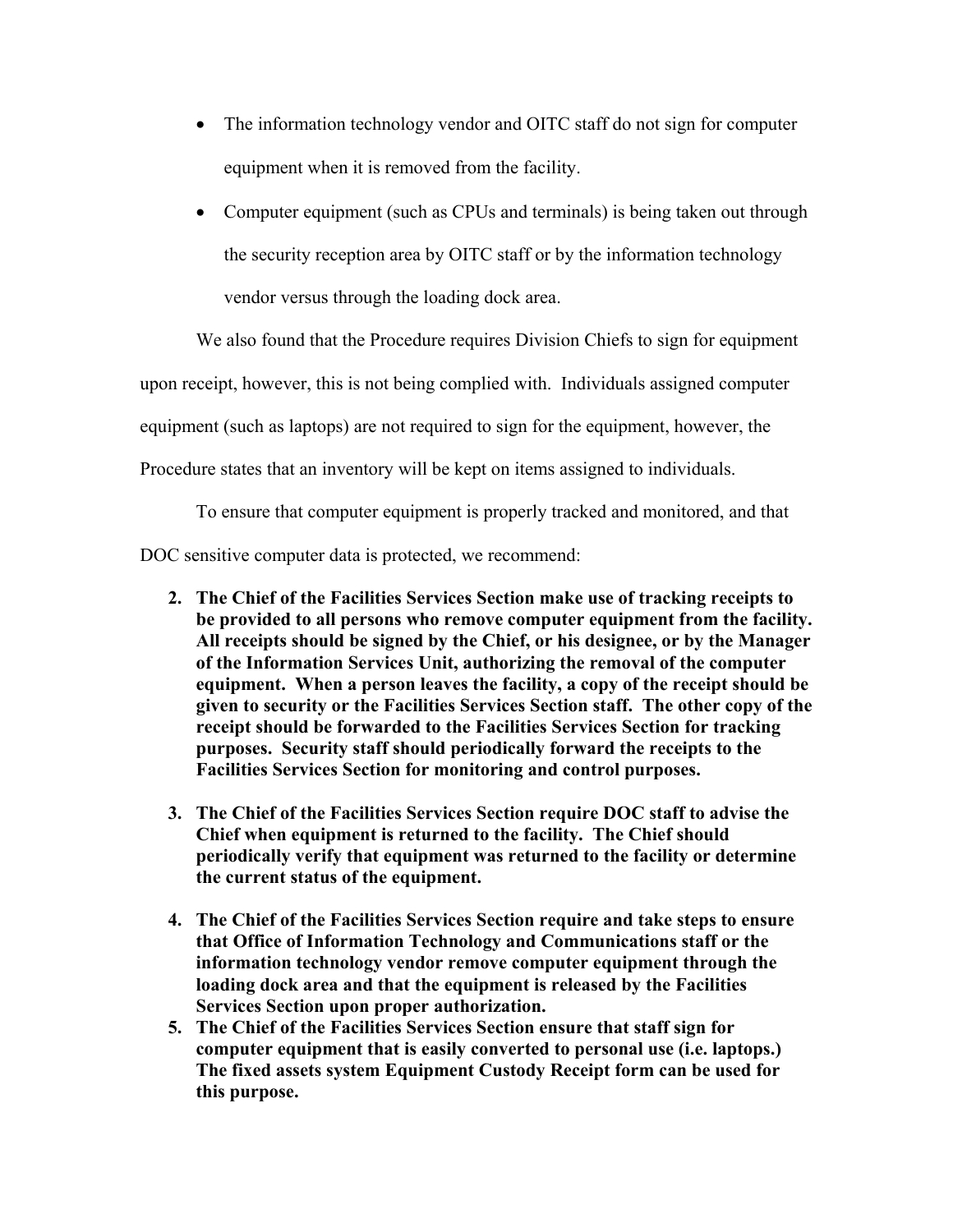#### **CHAPTER 3**

#### **CELLULAR PHONE USAGE**

#### INTRODUCTION AND SCOPE

 The Department of Corrections (DOC) uses two cellular phone systems in conducting daily activities. The systems used include various plans under Nextel Communications and Cingular Wireless through a State of Maryland contract. As of December 2002, the DOC had 46 cellular phones that were assigned to various DOC staff and Office of Emergency Preparedness staff. During Fiscal Year 2001-02, the DOC expended \$27,810 for cellular phones and \$15,071 for the first six months of Fiscal Year 2002-03.

 During our audit, we reviewed the procedural steps for the purchase, control and monitoring of cellular phone systems. We reviewed DOC cellular phone bills to determine if cellular phones were being used within the allotted minutes. We reviewed the cellular phone plans used by DOC to determine if they were cost effective.

#### FINDINGS, COMMENTS AND RECOMMENDATIONS

 During our audit, we learned that the Office of Information Technology and Communications (OITC) was at one time responsible for approving all cellular phone purchases and monitoring cellular phone usage. The County Executive's Office subsequently took over the responsibility for approving cellular phone plans and equipment purchases. Currently, agency directors approve cellular phone purchases and the agency is responsible for monitoring cellular phone usage. The OITC still monitors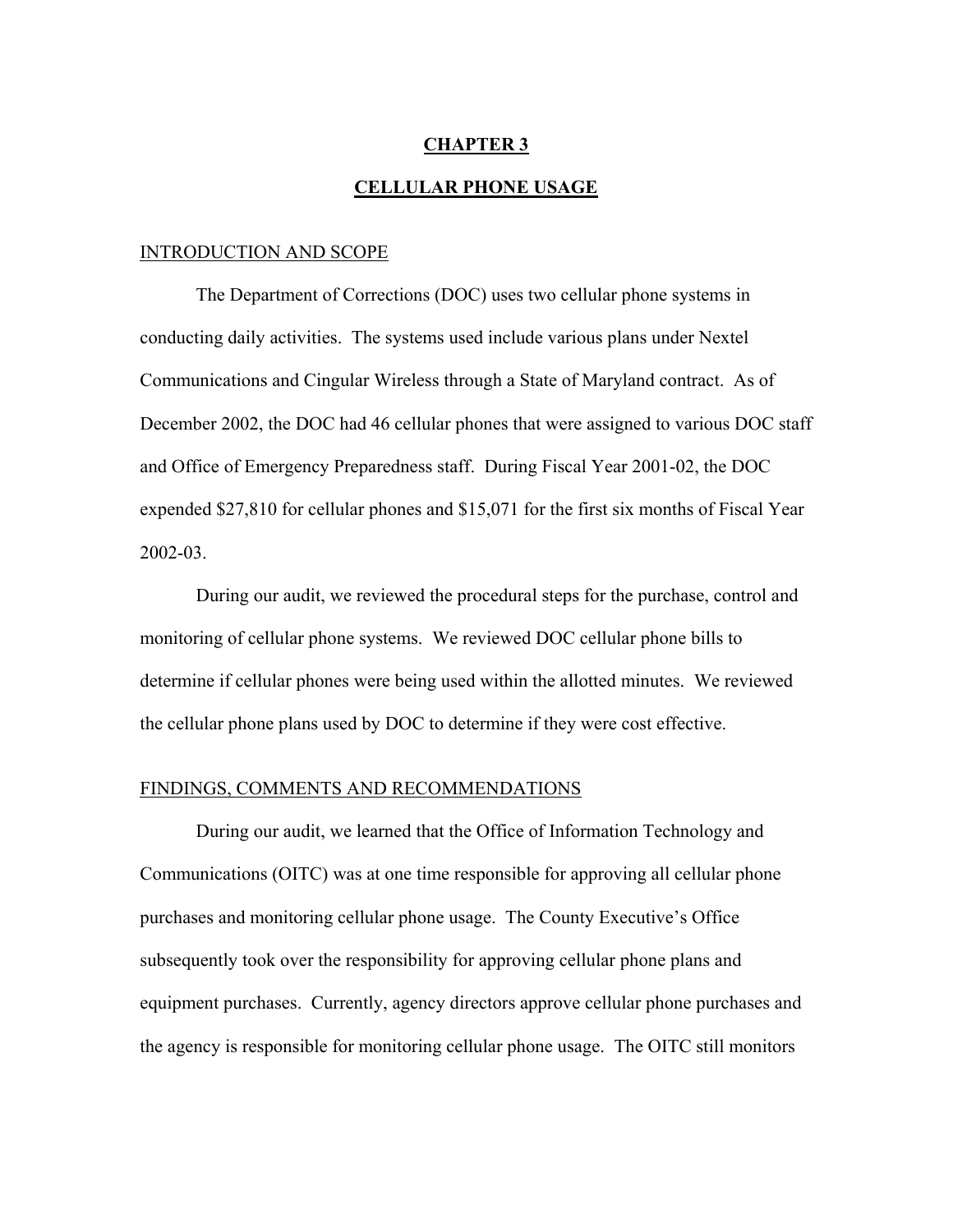the overall plans and contracts, orders cellular phones for agencies, and monitors some agency cellular phone usage.

During our audit, we found that there is no written County Administrative Procedure or policy regarding cellular phones. The OITC staff knew of no written procedure for cellular phone usage, and the DOC has no internal written procedures regarding cellular phone plans and usage. The DOC monitors cellular phone bills for usage of minutes but does no further review regarding cost/plan efficiencies.

To ensure that proper authority is provided to purchase and use cellular phones, that adequate guidelines are provided for monitoring and controlling the plans and costs of cellular phones, and that the use of cellular phones is not abused, especially in regards to personal use and long distance calls, we recommend:

- **1. The Chief Administrative Officer establish an Administrative Procedure regarding the purchase, usage, minute limits, management, and control over plans for cellular phones used by County agencies and employees. The Administrative Procedure should require agencies to establish in-house procedures and to adequately monitor costs and usage trends of cellular phones including long distance calls and personal use. The Administrative Procedure should also require that periodic reviews and analysis be conducted related to the plans used in the County to ensure compliance with the Administrative Procedure.**
- **2. The Director of the Department of Corrections establish procedures for the use of cellular phones within the Department. The procedures should at minimum include most of the issues discussed in Recommendation 1. The Director require the staff who monitor cellular phones to conduct reviews and analysis on the Department's plans to determine cost effective use of cellular phones and any misuse of cellular phones.**

During our audit, we reviewed DOC cellular phone bills for the period of

November 2001 through October 2002 (in addition, five Nextel Communication bills

were reviewed through November 2002) to determine if the users were within the plan's

allotted minutes and long distance usage. From our review of 35 Nextel user's bills, we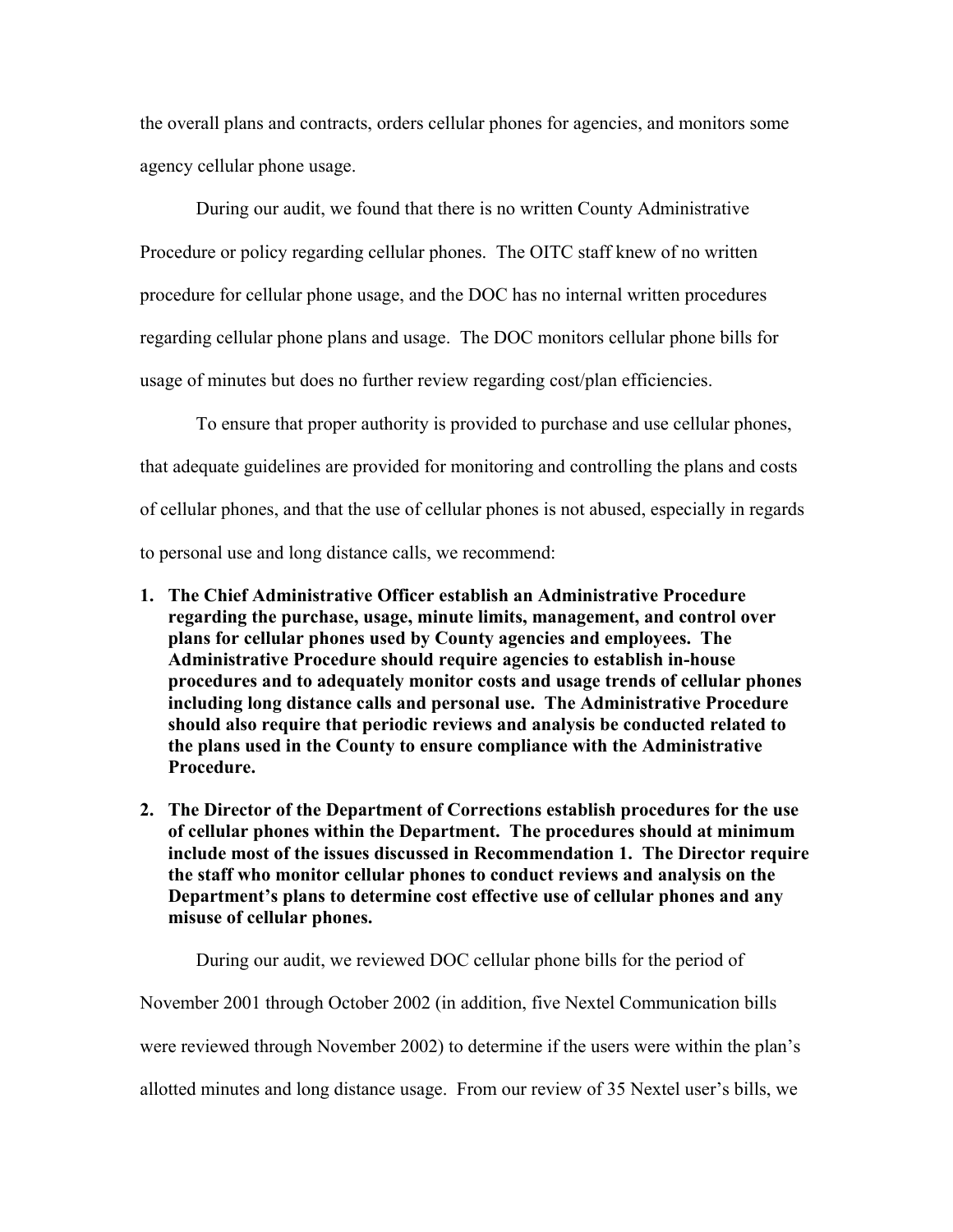found that nine users were over their allotted minutes during several months resulting in a user charge being applied for the overages. Under the agreement with Nextel, the County is in a group-shared plan in which a credit will be provided for users who exceed allotted minutes when other users are under the overall allotted minutes. At the time of the audit, DOC appeared to recover almost the entire over expenditure for minutes over during the period reviewed.

We also found that 22 users were charged a fee for long distance calls totaling \$1,271. We further found that 14 users using 600-minute plans were under utilizing their plans and could use 400-minute plans (a yearly cost savings of \$4,537).

 We reviewed 14 Cingular Wireless user bills. We found that the DOC initially paid for each minute used plus the plan costs, subsequently, the plans were changed to paying plan costs plus a fee for any minutes used over the allotted minutes. In many cases this change saved the County money. We also found that nine users were over their plan minutes for several months. The DOC should monitor these plans closely to determine the reasons for overage and if the plans should be changed. We additionally found that one plan was under utilized and should be reviewed for a possible plan change.

OITC staff advised us that Nextel Communications and Cingular Wireless staffs were reviewing the County's cellular phone usage and plans to determine if plans are appropriate. Frequently, both Nextel Communications and Cingular Wireless issue promotional rates that could be cost beneficial to the County. According to OITC staff, the County's overall usage of cellular phones appears to be on the increase. The County may want to re-evaluate cellular phone usage throughout the County and issue a bid to have a collective coverage contract.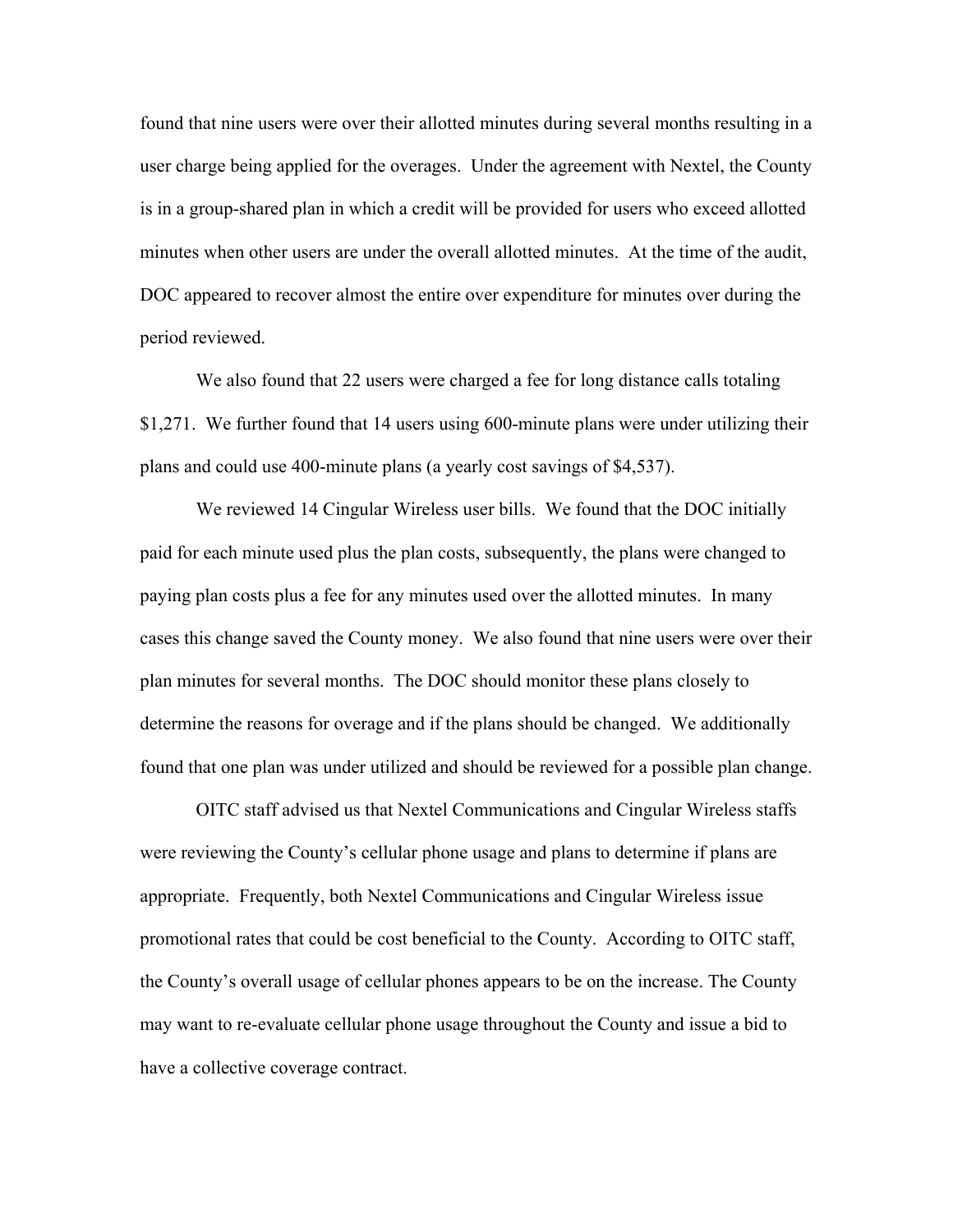**3. The Director of the Department of Corrections, based on the current OITC and vendors review of the Department's cellular phone plans and those plans found to be over or under utilized through the audit, change the plans used by Departmental staff to plans that are more cost effective, as well as, meet the needs of the user.** 

Based on the overall results of the reviews being conducted by Nextel

Communications and Cingular Wireless regarding the County's phone plans, we

recommend:

**4. The Chief Administrative Officer or the Director of the Office of Information Technology and Communications, as appropriate, consider a Countywide plan when establishing future agency or user cellular phone plans.**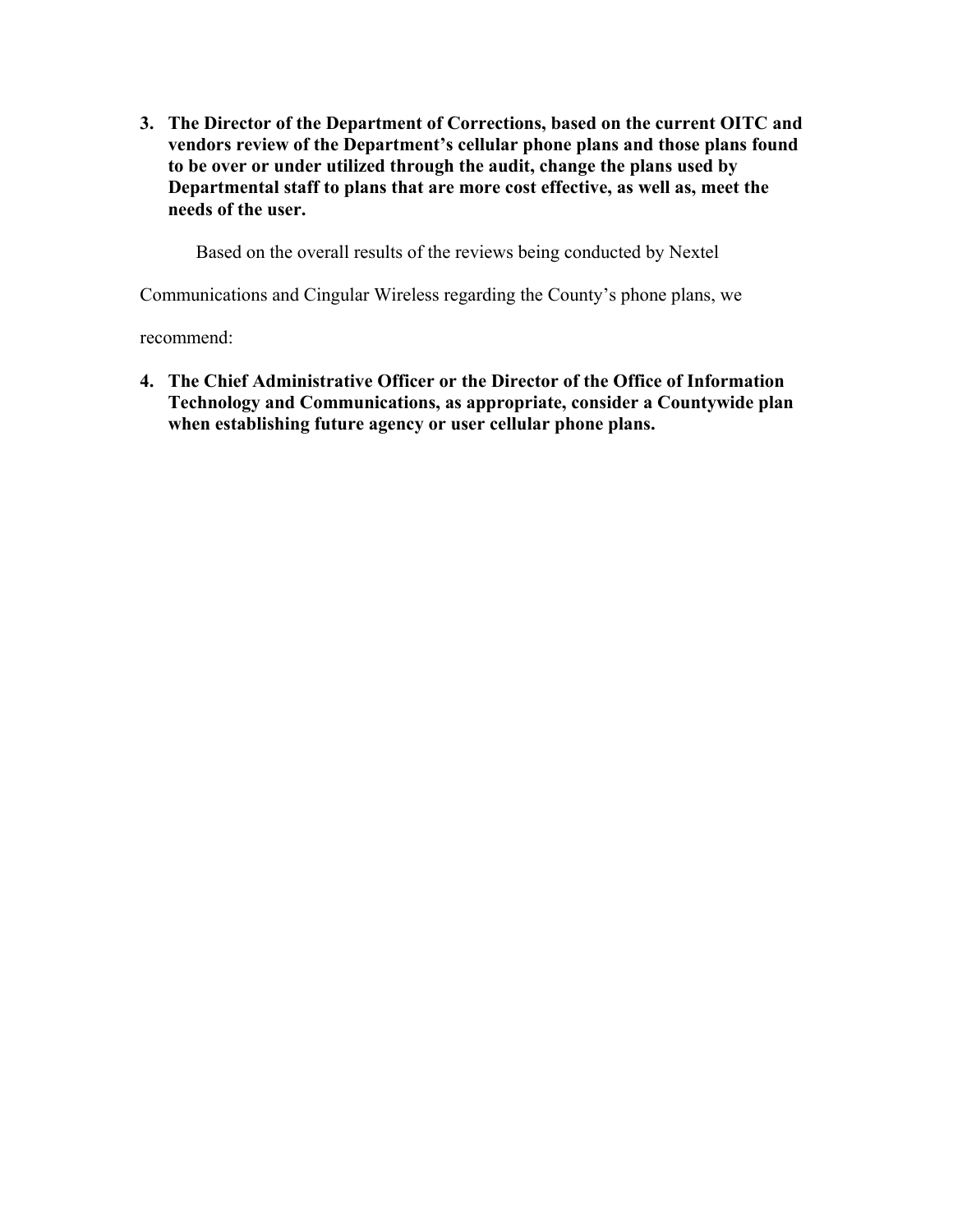## **CHAPTER 4 FACILITY MAINTENANCE**

#### INTRODUCTION AND SCOPE

 The Department of Corrections (DOC) resides in a 346,000 square foot facility that operates 24 hours per day, 365 days per year. The equipment and utility services within the facility are maintained by the Office of Central Services, Facilities Operation and Management Division (FOMD) maintenance staff and by contractors. The FOMD maintenance staff conducts preventive maintenance on a variety of equipment and performs repairs for electrical, plumbing, heating and ventilation, and other maintenance problems. The contractors conduct scheduled preventive maintenance on certain equipment such as elevators, chillers, boilers, emergency generators and other equipment.

Since the function of the Department of Corrections' facility is to house incarcerated individuals, security is of the utmost importance. Essential to providing adequate security is a well-maintained facility. In addition to security aspects, liability issues related to a facility in disrepair also pose risks. We feel that facility maintenance should be given a higher level of priority considering the unique risks involved with the facility.

During our audit, we reviewed preventive maintenance activities to determine if preventive maintenance was performed and documented. We reviewed the general maintenance repair activities and process for adequacy and timeliness.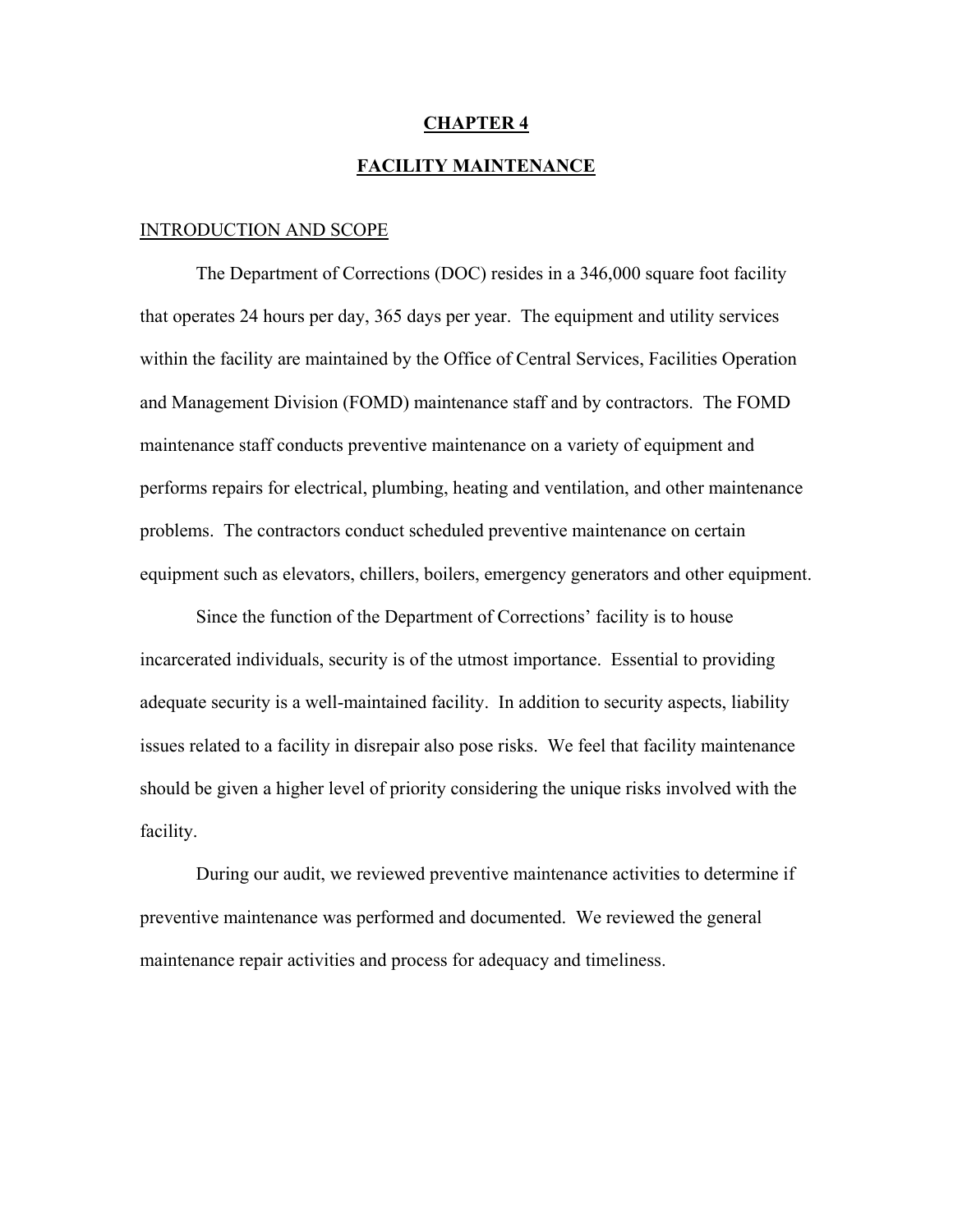#### FINDINGS, COMMENTS AND RECOMMENDATIONS

#### Preventive Maintenance by Contractors

 Facilities should receive regularly scheduled inspections and preventive maintenance to ensure that equipment operates efficiently, to reduce equipment downtime and unexpected failures, and to enable equipment to reach its useful life expectancy. Additionally, an effective preventive maintenance program helps to minimize repair costs and warranty losses.

The equipment located within the DOC facility receives preventive maintenance through outside contractors and FOMD maintenance staff. Elevators, chillers, boilers, emergency generators, pneumatic systems and other equipment receive scheduled preventive maintenance by contractors. Contractors are to perform preventive maintenance weekly, monthly, semi-annually or annually.

During our audit, we reviewed the fiscal year 2001-02 preventive maintenance performed by contractors on six pieces of equipment. We reviewed preventive maintenance files and service tickets to determine when preventive maintenance was performed. Based on the documentation in the files, we found that contractors were not performing all the required preventive maintenance on the equipment. We found that the number of monthly preventive maintenance services performed on five pieces of equipment ranged from four months to eleven months. We found that the semi-annual preventive maintenance service on the emergency generator had not been performed. We found no record of the annual State inspection on a boiler.

According to FOMD maintenance staff assigned at the DOC facility, they do not specifically monitor when contractor preventive maintenance is due and when contractor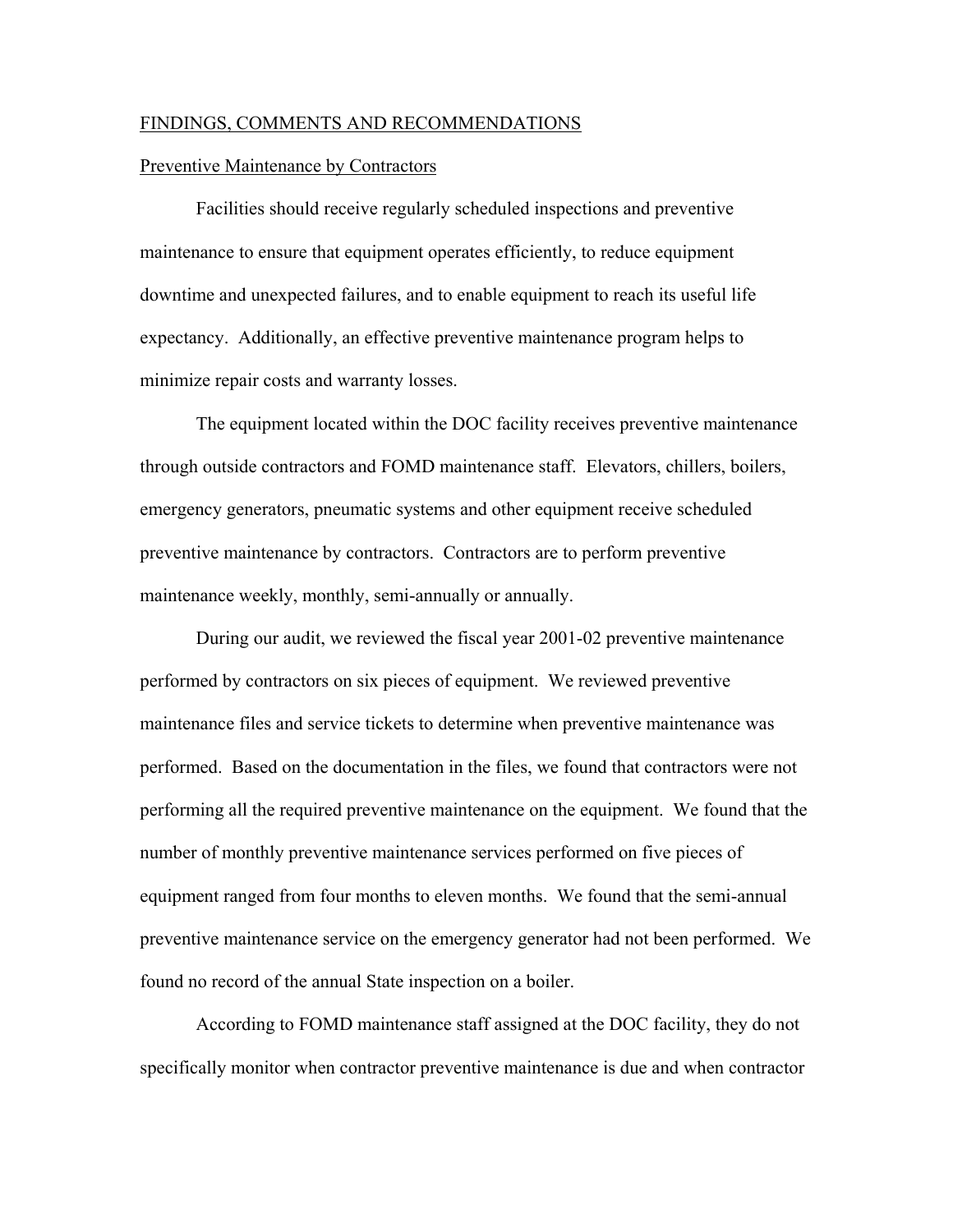preventive maintenance was completed to ensure that all preventive maintenance services

were performed. As such, the County may be paying for services it's not receiving.

To ensure that contractors perform preventive maintenance and that preventive

maintenance is adequately tracked and monitored, we recommend:

- **1. The head of the Facilities Operations and Management Division require the maintenance supervisor at the Department of Corrections to maintain a log as to when preventive maintenance is to be performed and when contractors complete preventive maintenance.**
- **2. The Facilities Operations and Management Division maintenance supervisor at the Department of Corrections report to the head of the FOMD when contractors do not perform required preventive maintenance on equipment. The head of FOMD take appropriate action to ensure that contractors comply with preventive maintenance requirements stipulated in the contracts.**

During our review of contractor service tickets, we noted that the tickets were not

adequately documented as to which equipment received preventive maintenance, or what

specific service was performed. Since the DOC facility has similar pieces of equipment

(i.e. elevators, boilers), it is important to record this data for monitoring, recordation and

historical purposes. We also learned that some contractor service ticket records were

disposed. These should be maintained for record keeping, historical and warranty

purposes. We recommend:

- **3. The head of the Facilities Operations and Management Division require preventive maintenance contractors to adequately document service tickets with information related to specific pieces of equipment and specific work performed for each piece of equipment.**
- **4. The Facilities Operations and Management Division maintenance supervisor at the Department of Corrections obtain service tickets for each preventive maintenance service provided by the contractors. The service tickets should be adequately maintained for at least three years or for the warranty period if more than three years.**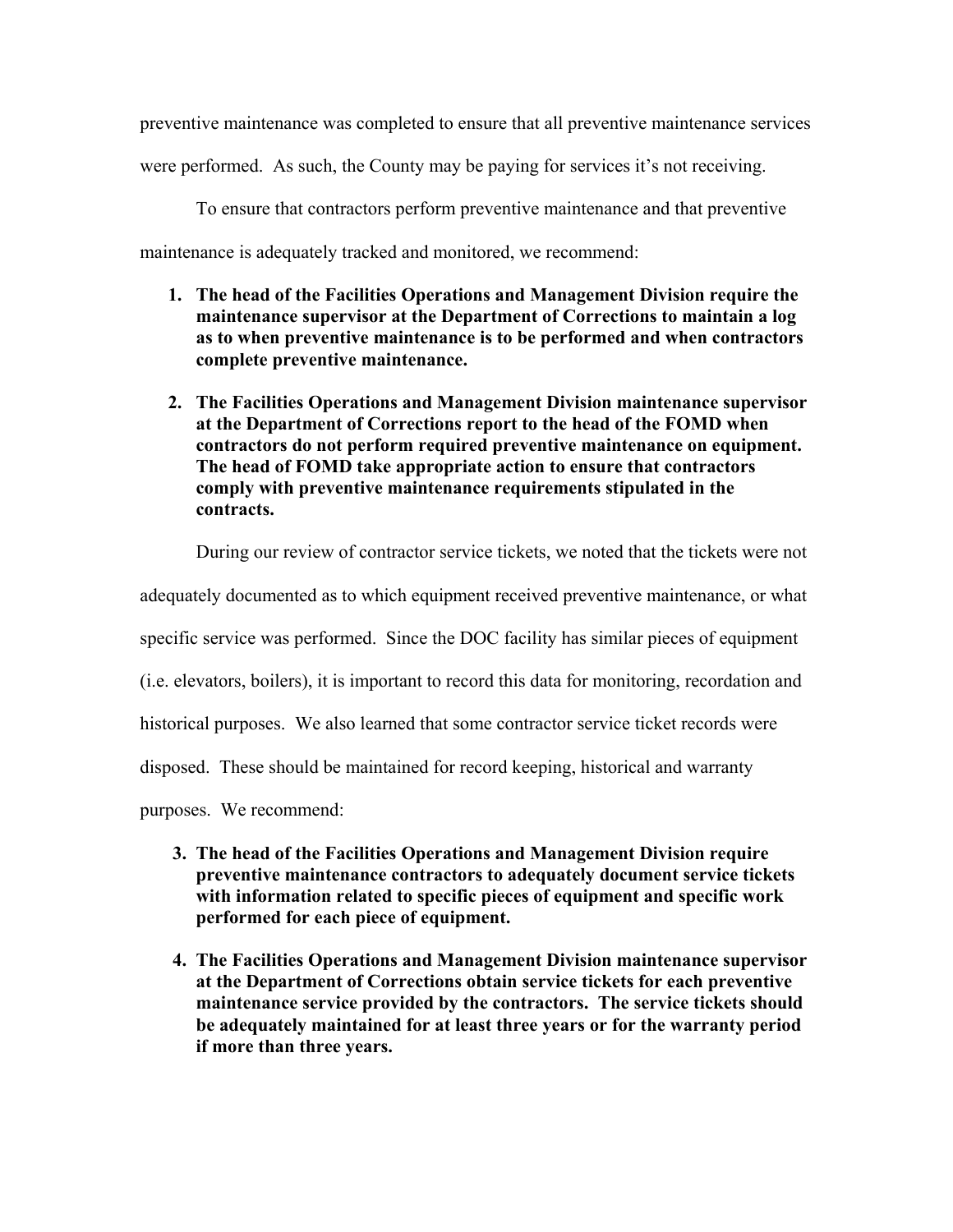Since adequate service tickets were unavailable to verify that preventive maintenance had been performed, we reviewed contractor accounts payable records for January 2002 through June 2002 to determine if contractors had performed preventive maintenance. The records further supported that the contractors had not performed preventive maintenance.

We found that the contractor invoices did not always document when and what specific equipment was serviced. We also found that for thirteen instances in which we could locate payment records, six did not have a service ticket on file to verify that the service was performed. We additionally found that copies of service tickets were not always sent to the FOMD office to be used as support for invoice payments.

Again, to ensure that preventive maintenance is adequately tracked and documented, and that records are properly maintained for historical and warranty purposes, we recommend:

- **5. The head of the Facilities Operations and Management Division require preventive maintenance contractors to itemize invoices with specific information related to equipment and the type of work performed, or attach service tickets to the invoices to support services performed.**
- **6. The head of the Facilities Operations and Management Division ensure that adequate support documentation is provided to FOMD accounts payable staff to verify that work was performed by contractors prior to invoices being paid for preventive maintenance services.**

#### Preventive Maintenance In-House Staff

Air handlers, boilers, centrifugal pumps, chillers, exhaust fans, and cooling towers receive scheduled preventive maintenance by FOMD maintenance staff. Preventive maintenance Work Requests are issued automatically through the FOMD AssetWorks' Facilities Management (FM) Enterprise software (hereafter called AssetWorks' system)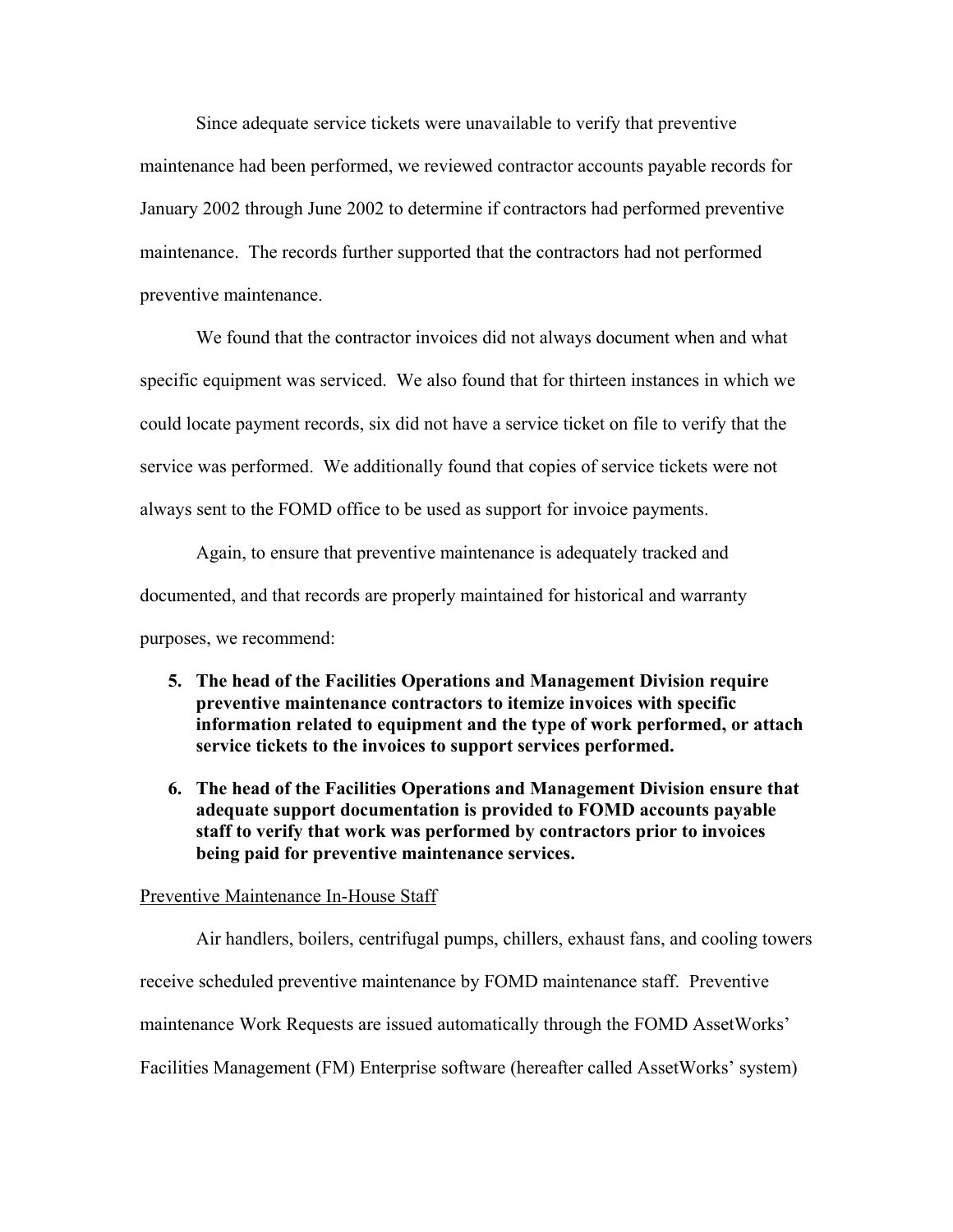to maintenance staff when preventive maintenance is scheduled to be performed (i.e. monthly, quarterly). Once the preventive maintenance is completed, the Work Requests are forwarded to the FOMD office so that data (such as date completed, work hours, material costs) can be entered into the AssetWorks' system.

 During our audit, we reviewed preventive maintenance Work Requests and the AssetWorks' system to determine if monthly preventive maintenance was being performed on equipment. For the period July 2001 through July 2002, we found that not all monthly preventive maintenance was being performed, based on a sample of ten pieces of equipment. We found that the number of times monthly preventive maintenance was performed on the equipment ranged from 0 to 12 times. Preventive maintenance needs to be performed on a regularly scheduled basis to keep equipment working efficiently, to reach the useful life of the equipment, to help prevent extensive equipment downtime, and for warranty purposes. We recommend:

## **7. The head of the Facilities Operations and Management Division enhance the monitoring of the preventive maintenance services performed by FOMD maintenance staff at the Department of Corrections to ensure all services are performed in a timely manner.**

 We also learned that the maintenance staff assigned to the DOC do not track or monitor the preventive maintenance Work Requests to ensure that all preventive maintenance is performed. The AssetWorks' system can provide the maintenance staff at DOC with a daily list (status report) of open and completed Work Requests for tracking and monitoring purposes. We recommend:

**8. The Facilities Operations and Management Division maintenance supervisor at the Department of Corrections use the Asset Works' system status report to track and monitor preventive maintenance Work Requests issued to his unit.**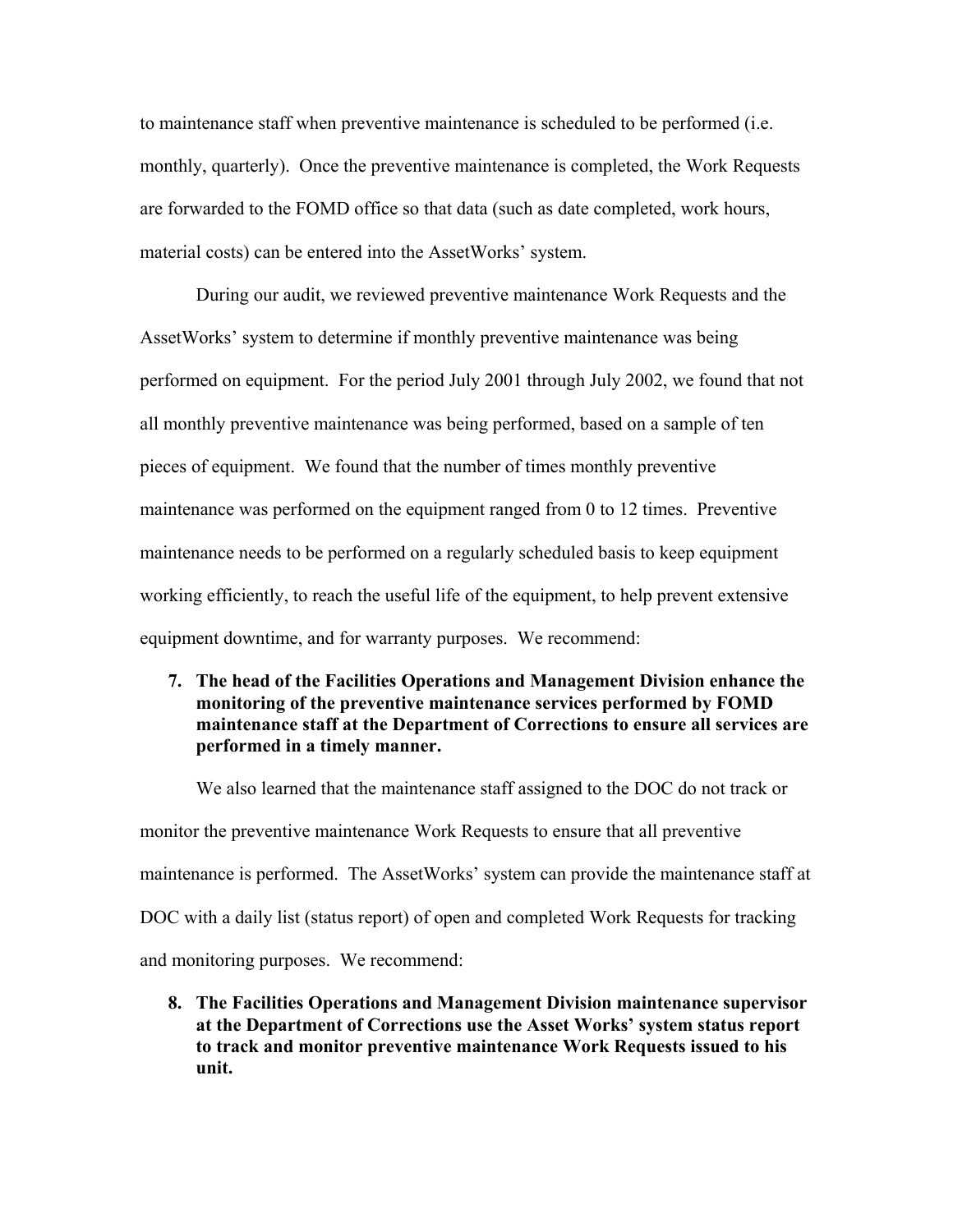During our review, we found that the AssetWorks' system is not updated timely. We found that data may be entered into the system to close the Work Request up to a month after the work was completed and up to seven months after the Work Request was assigned. We found that the date work was actually completed did not always match the date the system shows the work was completed. (It appears that the date the data was entered into the system is the date being used as the date completed. The date completed should represent the date the work was actually performed.) To utilize the AssetWorks' system as an effective tool to monitor preventive maintenance Work Requests, repair costs, days to complete Work Requests and manhours, data needs to be input into the AssetWorks' system accurately and timely. We recommend:

## **9. The head of the Facilities Operations and Management Division take the necessary steps to improve the timeliness and accuracy of data being entered into the AssetWorks' system.**

We learned that maintenance staff did not always keep a copy of the preventive maintenance Work Request on file and those copies that are maintained were filed along with regular repair Work Requests. Copies of the preventive maintenance Work Request should be maintained by each piece of equipment to document that work was performed and for warranty purposes.

## **10. The Facilities Operations and Management Division maintenance supervisor at the Department of Corrections maintain a copy of every completed preventive maintenance Work Request and maintain the copies by each piece of equipment.**

#### General Maintenance

 The DOC, Facilities Services Section receives repair requests from the various DOC units. The Section maintains a Repair Request Log for these requests. Information from the DOC Repair Request form is entered into the AssetWorks' system. The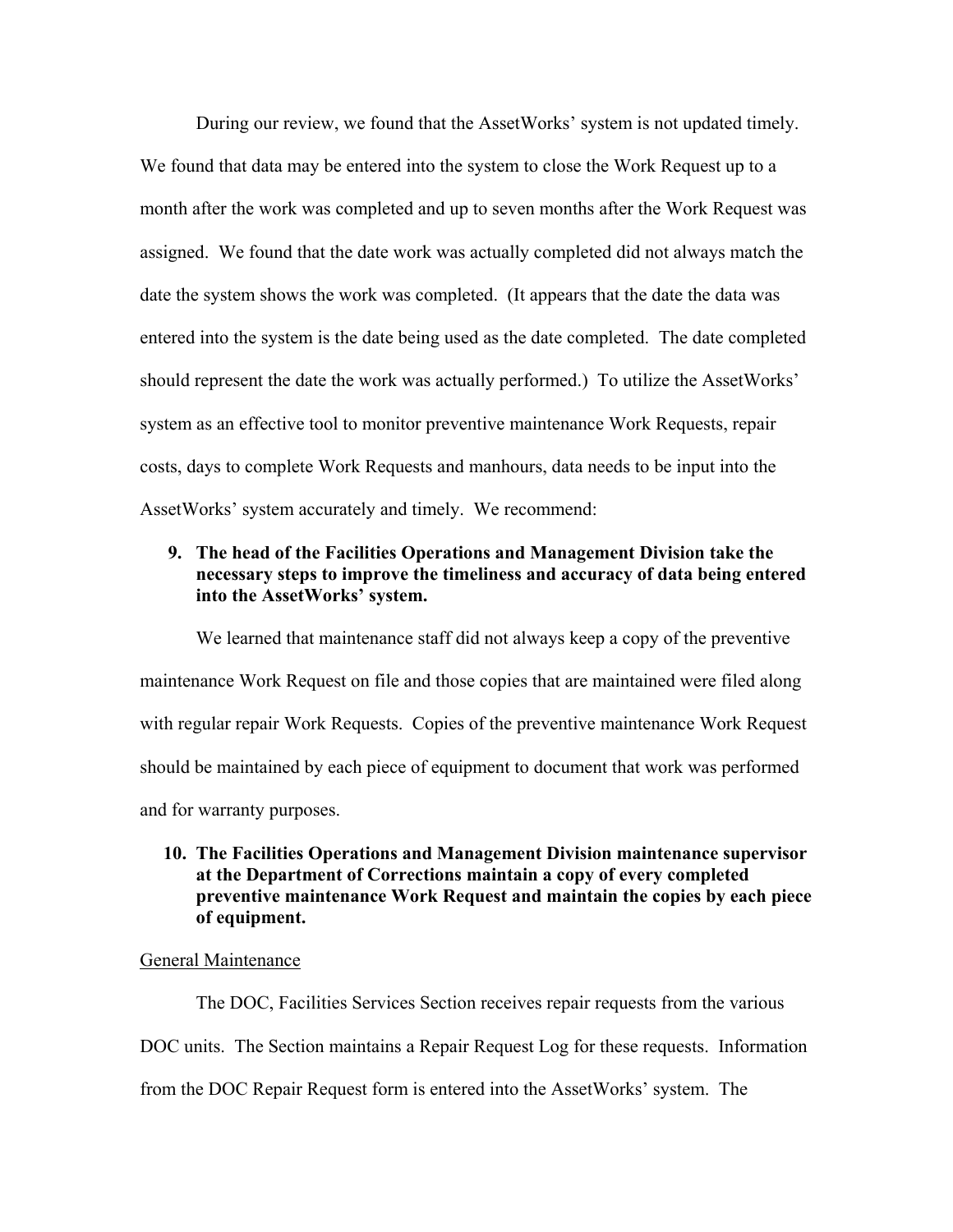AssetWorks' repair request number is recorded on the DOC Repair Request form for tracking purposes.

Through the AssetWorks' system, a Work Request is forwarded to the FOMD maintenance staff assigned to the DOC facility. The Work Request is assigned to maintenance staff for repair work and the maintenance supervisor updates the AssetWorks' system as "working" status. Once the repair is completed, the supervisor updates the AssetWorks' system as "completed" status and enters material costs, if any. The Work Request is then forwarded to the FOMD, where other data (labor hourly rates and labor costs) is entered into the system. The Work Request is then coded "closed" status.

In conjunction with Work Requests, each week the maintenance staff conduct an inspection of a housing unit performing various needed repairs. The maintenance staff also conduct a monthly facility general house cleaning inspection and an overall building inspection.

During November 2001 through September 2002, the FOMD maintenance staff at DOC received 2,624 Work Requests. The majority of the requests (2,348) were for plumbing and electrical repairs, mainly for lights out (984) and stoppages (898). Other repairs included areas such as carpentry, HVAC, welding, and lock problems.

During our audit, we reviewed the steps taken to process and track Work Requests, housing unit inspections and building inspections. We found that the maintenance supervisor does not monitor the status of assigned Work Requests. A daily or weekly report can be generated by the AssetWorks' system to monitor and track these requests. We recommend: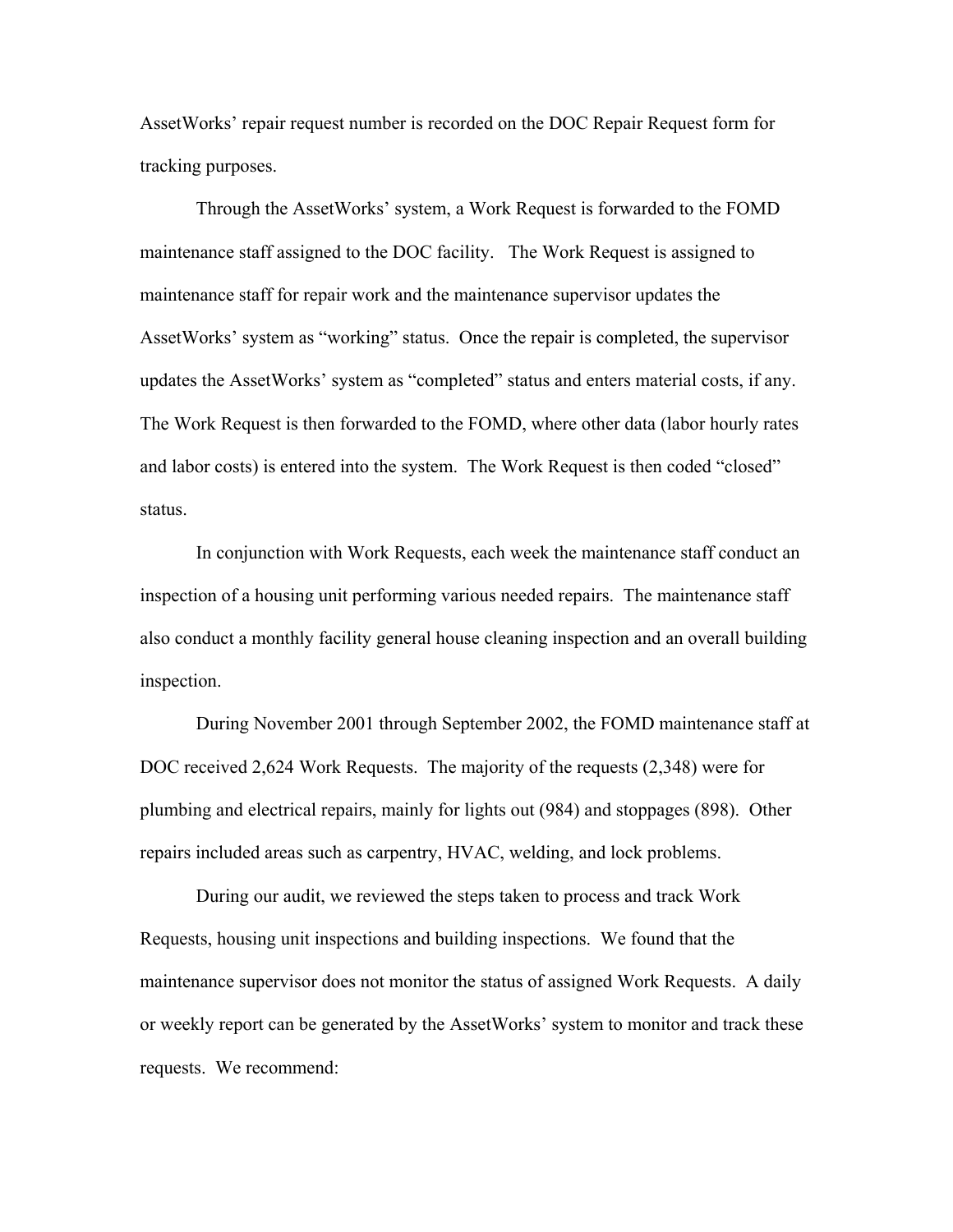**11. The Facilities Operations and Management Division maintenance supervisor at the Department of Corrections generate a daily or weekly report from the AssetWorks' system to monitor and track Work Requests assigned to his unit.** 

Once Work Requests are completed, the maintenance supervisor at the DOC

forwards the Work Request forms to the FOMD so that data can be entered into the system and the Work Requests can be closed. We found that the FOMD no longer maintains the Work Requests for recordation purposes. Once the repair data is entered into the AssetWorks' system, the Work Request forms are destroyed. The Work Requests should be maintained for some time period as backup support to the system in

the event electronic data is lost.

## **12. The head of the Facilities Operations and Management Division require staff to maintain Work Requests that are closed for a predetermined time period (i.e. three years).**

During our review, we learned that the Facilities Services Section does not receive a report from the FOMD to monitor the status of the repair requests they entered in the AssetWorks' system. The Section cannot pull a status report from the AssetWorks' system. The Section can obtain the status of each individual Work Request in the AssetWorks' system, however, this is a very time consuming effort. To assist the Section in monitoring their substantial number of repair requests, we recommend:

## **13. The head of the Facilities Operations and Management Division provide the Department of Corrections, Facilities Services Section with a periodic report (i.e. weekly) that reflects the status of their Work Requests. These two organizational units should determine what type of report would be adequate to monitor the status of the DOC Work Requests.**

We found that the FOMD maintenance staff at the DOC do not maintain records on the housing unit inspections, but keep an inspection form on general house cleaning inspections and building inspections. However, information regarding repairs made to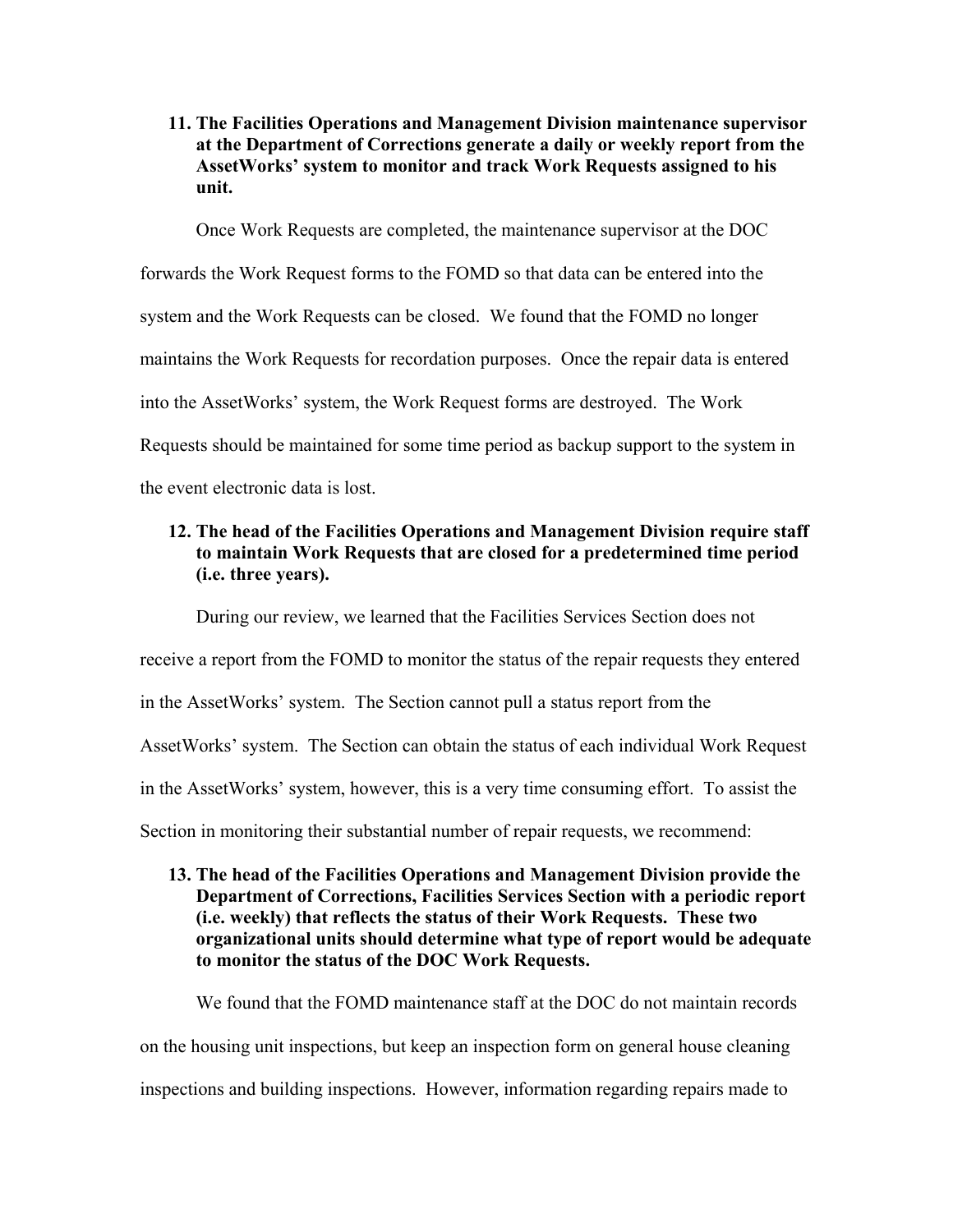the housing units and general building maintenance and repairs is not entered into the AssetWorks' system unless a vendor is called to do the repair. Therefore, material costs, labor hours, labor costs and other data is not entered into the system, which is beneficial in determining the overall workload, costs and man-hours needed to adequately maintain the DOC facility. Any information pulled from the system regarding total maintenance performed by staff would be inaccurate since data input into the system would be incomplete.

**14. The head of the Facilities Operations and Management Division require the maintenance supervisor at the Department of Corrections to maintain records and repair data on repairs made at the facility by maintenance staff that are not Work Request related, and forward this information to the FOMD so that this data can be entered into the AssetWorks' system.** 

During our audit, we selected the most recent plumbing and electrical Work Requests for the time period of July 1, 2002 through November 7, 2002 for review. Plumbing and electrical repairs were the highest percentage (overall 89.5% of the 2,624 Work Requests) of repair problems at the DOC facility. We reviewed Work Requests to determine the actual average time to complete the Work Requests, the average time the requests were open, the average number of requests received each day, and the average labor hours to complete the repairs. Listed below are our findings: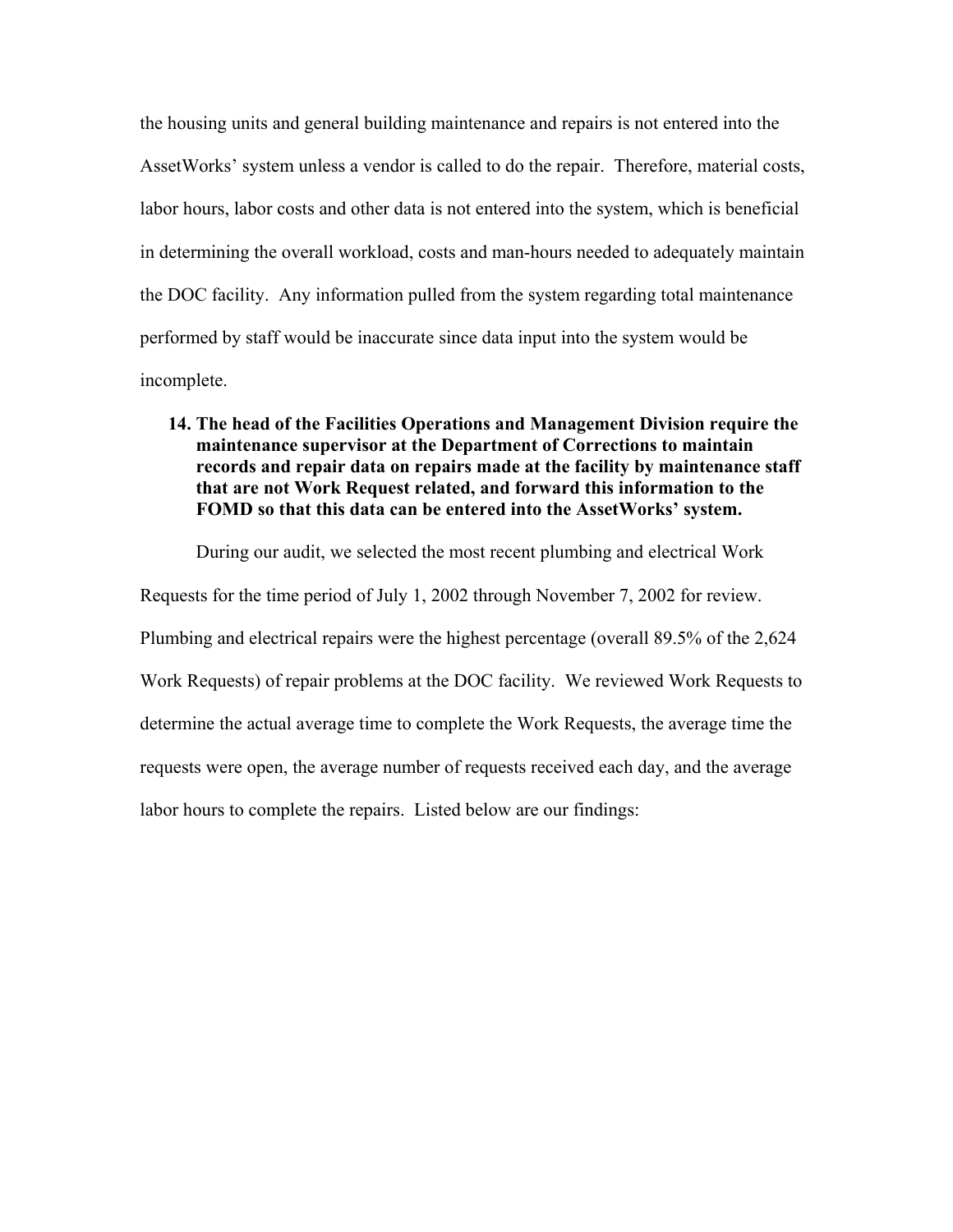## Plumbing and Electrical Work Requests July 1, 2002 through November 7, 2002

|            | Average   |             |             |               |                       |                           |
|------------|-----------|-------------|-------------|---------------|-----------------------|---------------------------|
|            | Number of |             |             | Average       | Percentage            | Average                   |
|            | Requests  | Number      | Number      | Number of     |                       | of Requests   Labor Hours |
| Repair     | Received  | of Requests | of Requests | Days Open     | Open $30 \text{ or }$ | to Complete               |
| Type       | Daily     | Open        | Closed      | as of 11/8/02 | More days             | a Request                 |
| Plumbing   | 5.3       | 242         | 225         | 41.7          | 61.6%                 | 1.4                       |
| Electrical | 6         | 250         | 233         | 39.8          | 66.4%                 | 0.6                       |

We determined the amount of time required to complete Work Requests by reviewing Work Requests that were open as of November 7, 2002, using the completion date recorded in the AssetWorks' system. We manually reviewed the AssetWorks' system to determine the actual date staff completed the work. We used this date since the date in the end date data field in the AssetWorks' system was not always the actual date work was completed, therefore unreliable. The actual date work is completed should be recorded in the end date data field. Based on a sample of 37 plumbing Work Requests, we determined that it took an average of 52.9 days to complete the work. Additionally, from a sample of 54 electrical Work Requests, we determined it took an average of 30.3 days to complete the work.

As of July 10, 2002, we learned that that there were 143 Work Requests that were still open at the DOC facility. Of these Work Requests, 7 were unassigned, 13 were assigned, 118 were in "working" status and 5 had been completed. We learned that the reason the Work Requests were open for an extended period of time was due to time constraints on the maintenance supervisor in entering data into the system showing the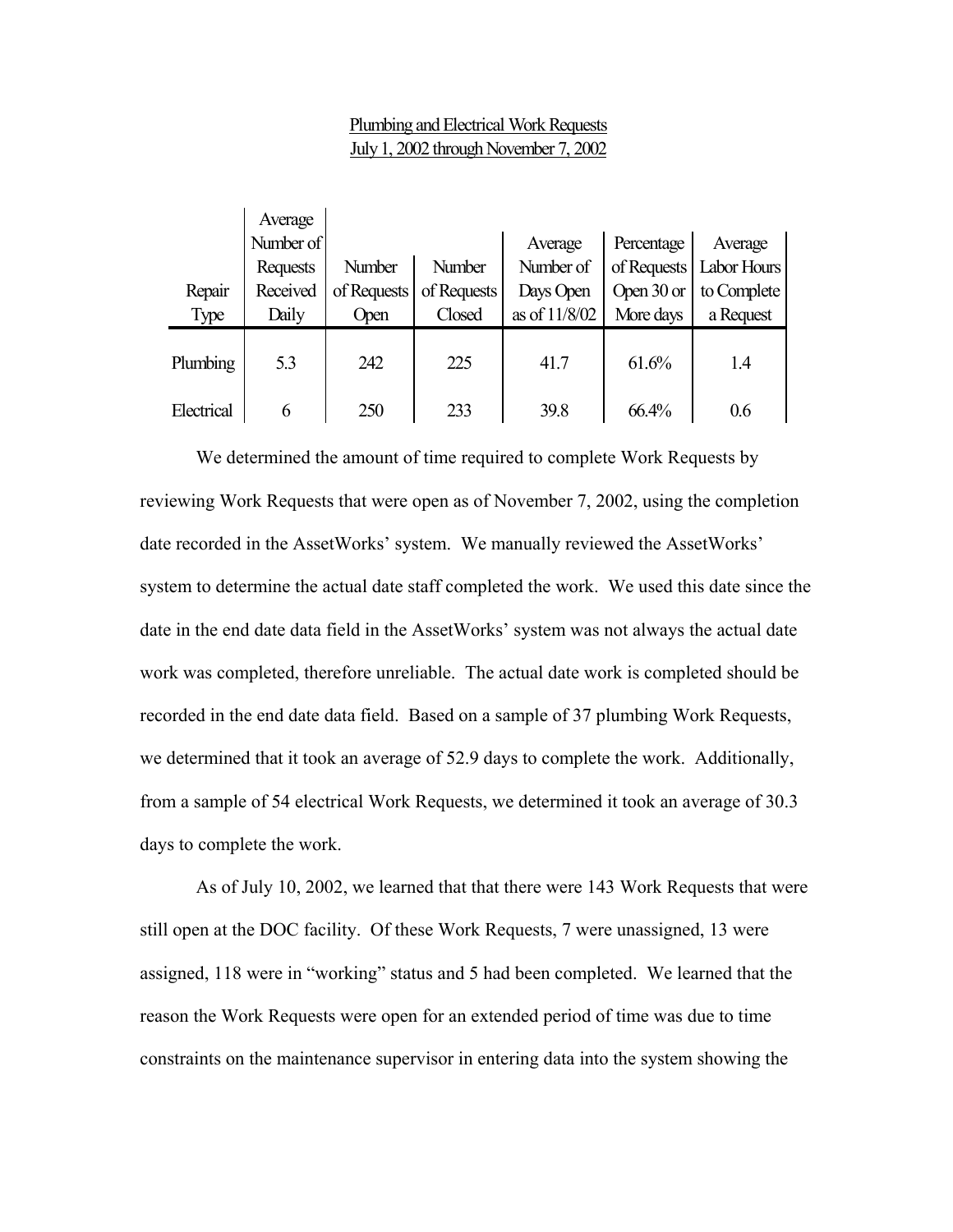work had been completed. As of October 2002, additional staff were assigned to assist the supervisor in updating the data in the AssetWorks' system.

 We reviewed the number of work hours expended by staff to estimate the adequacy of staffing levels necessary to complete Work Requests. We estimate that the maintenance staff at DOC expends 1,929 hours performing plumbing repairs. We estimate they expend 936 hours performing electrical repairs.

 During the time period of the Work Requests we reviewed, five FOMD maintenance staff worked the day shift and performed all repairs and preventive maintenance at the DOC facility. During our audit, four additional maintenance staff were assigned to the facility and were working a day and an evening shift. Since further staff were added, we reviewed a sample of 25 Work Requests that were issued for the DOC facility during February 2003. We found that the average time to complete the Work Requests was 4.9 days versus 52.9 and 30.3 days. It appears that additional staff has helped reduce the time to complete tasks and improved the efficiency of completing Work Requests.

 However, as discussed above, Work Request data is still not being entered into the system in a timely manner, and not all data regarding all repair work performed by the maintenance staff is being entered into the AssetWorks' system. The AssetWorks' system is not being used to its fullest capabilities to effectively manage maintenance activities.

 To effectively monitor, track and determine workload, repair costs, repair parts and materials, and man-hour requirements to maintain the DOC facility, all repair information needs to be entered into the AssetWorks' system and entered timely.